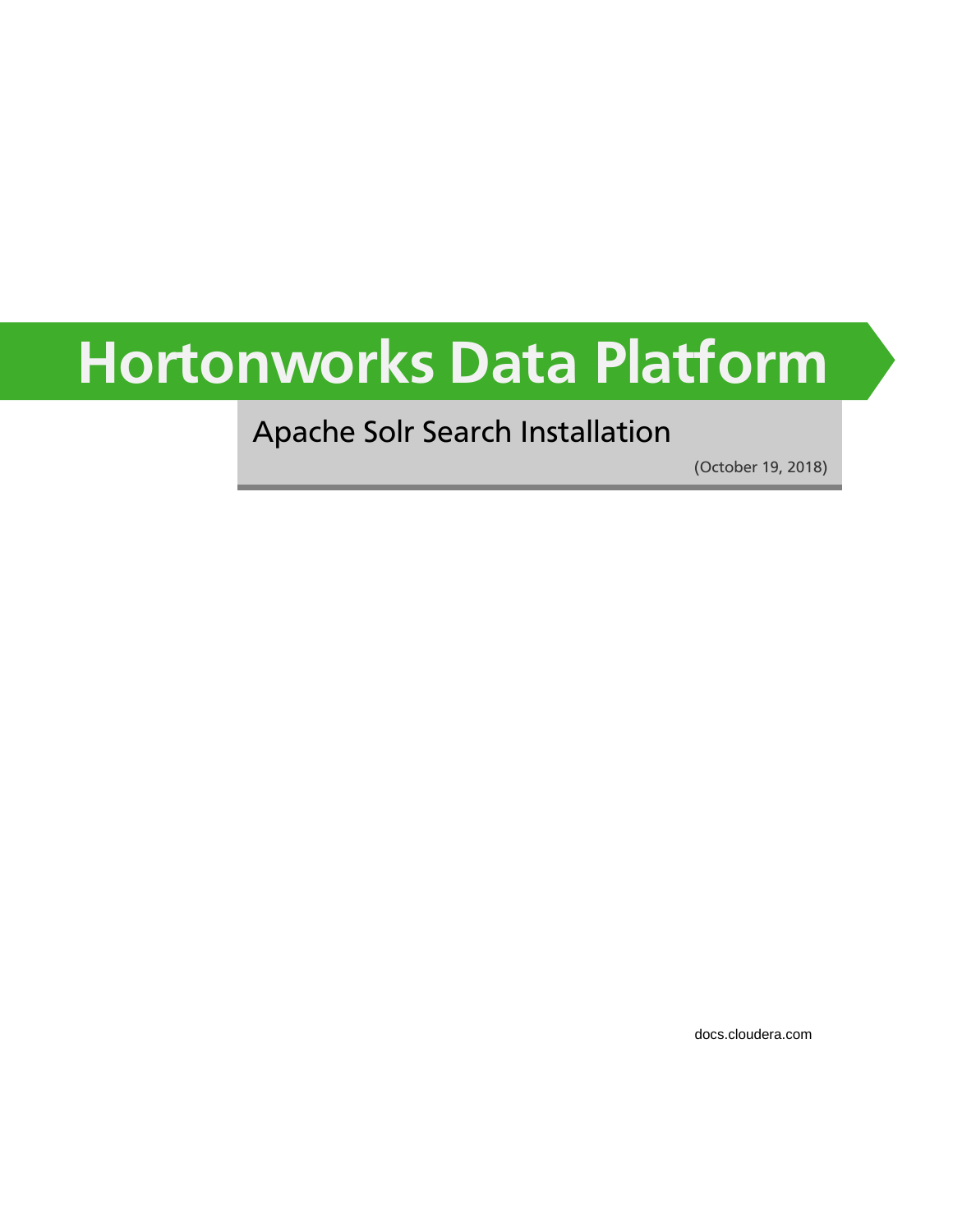### **Hortonworks Data Platform: Apache Solr Search Installation**

Copyright © 2012-2018 Hortonworks, Inc. Some rights reserved.

The Hortonworks Data Platform, powered by Apache Hadoop, is a massively scalable and 100% open source platform for storing, processing and analyzing large volumes of data. It is designed to deal with data from many sources and formats in a very quick, easy and cost-effective manner. The Hortonworks Data Platform consists of the essential set of Apache Hadoop projects including MapReduce, Hadoop Distributed File System (HDFS), HCatalog, Pig, Hive, HBase, ZooKeeper and Ambari. Hortonworks is the major contributor of code and patches to many of these projects. These projects have been integrated and tested as part of the Hortonworks Data Platform release process and installation and configuration tools have also been included.

Unlike other providers of platforms built using Apache Hadoop, Hortonworks contributes 100% of our code back to the Apache Software Foundation. The Hortonworks Data Platform is Apache-licensed and completely open source. We sell only expert technical support, [training](https://hortonworks.com/training/) and partner-enablement services. All of our technology is, and will remain free and open source.

Please visit the [Hortonworks Data Platform](https://hortonworks.com/products/hdp/) page for more information on Hortonworks technology. For more information on Hortonworks services, please visit either the [Support](https://hortonworks.com/services/) or [Training](https://hortonworks.com/training/) page. Feel free to [Contact Us](https://hortonworks.com/contact-us/) directly to discuss your specific needs.



Except where otherwise noted, this document is licensed under **[Creative Commons Attribution ShareAlike 4.0 License](http://creativecommons.org/licenses/by-sa/4.0/legalcode)**. <http://creativecommons.org/licenses/by-sa/4.0/legalcode>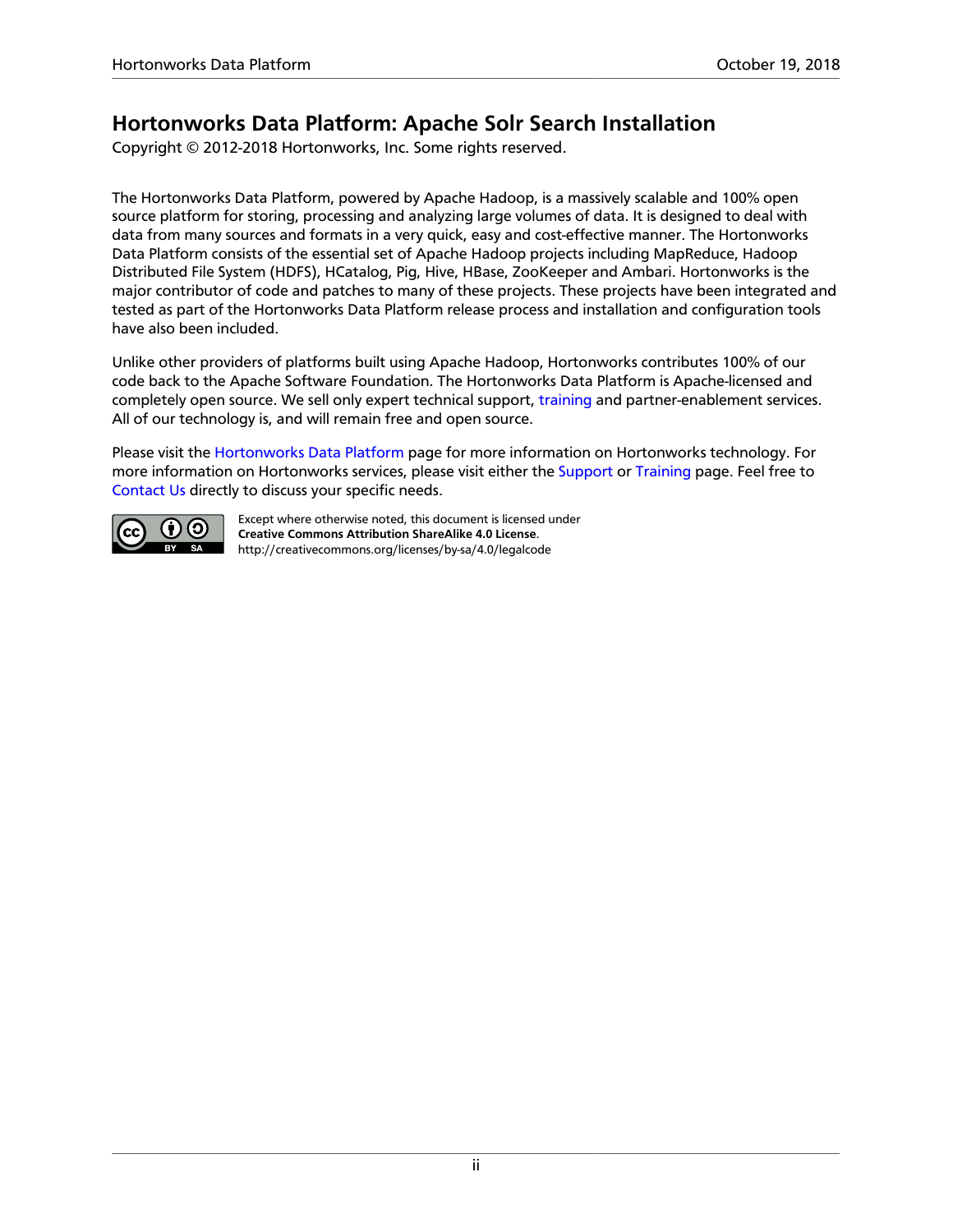# **Table of Contents**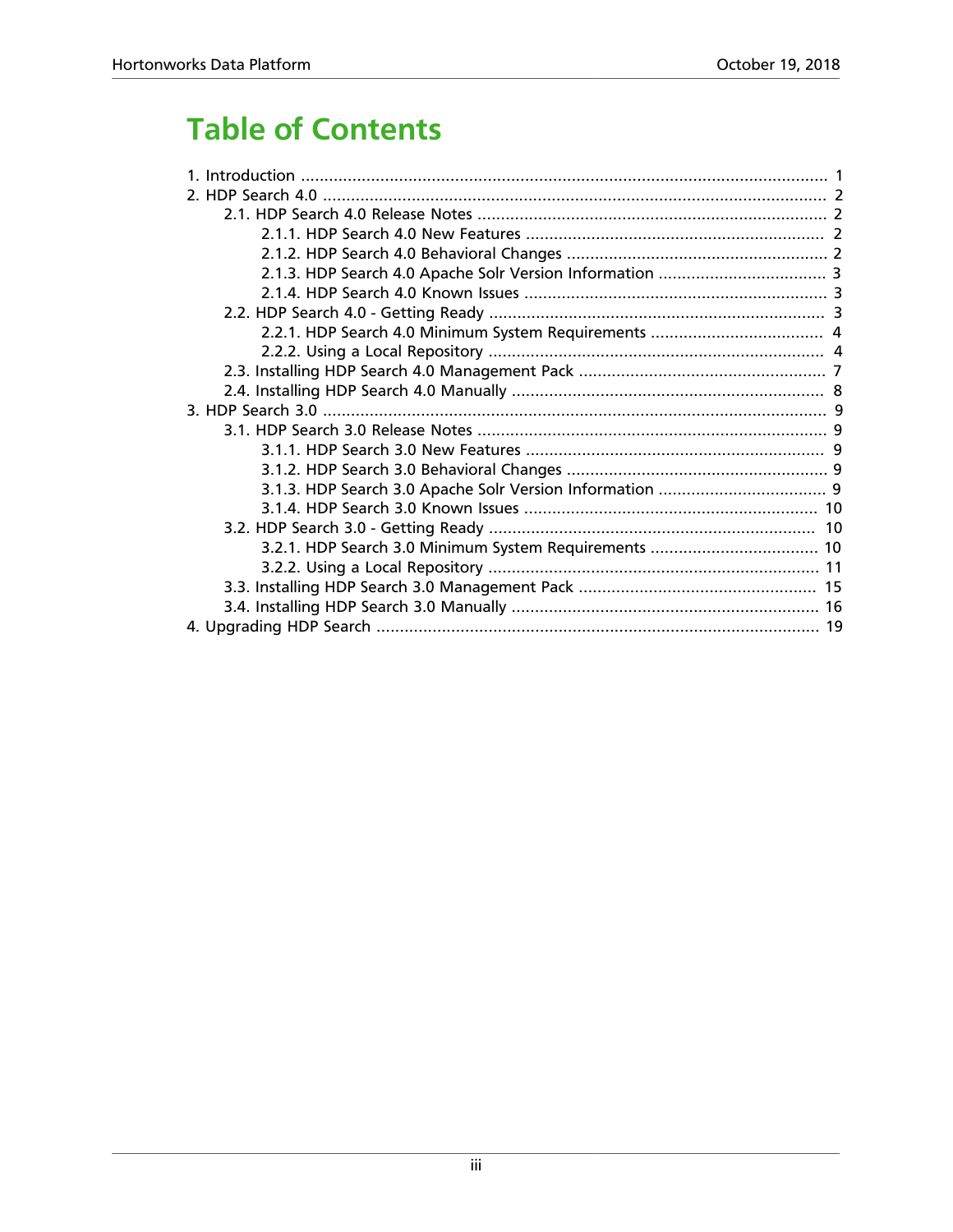# **List of Tables**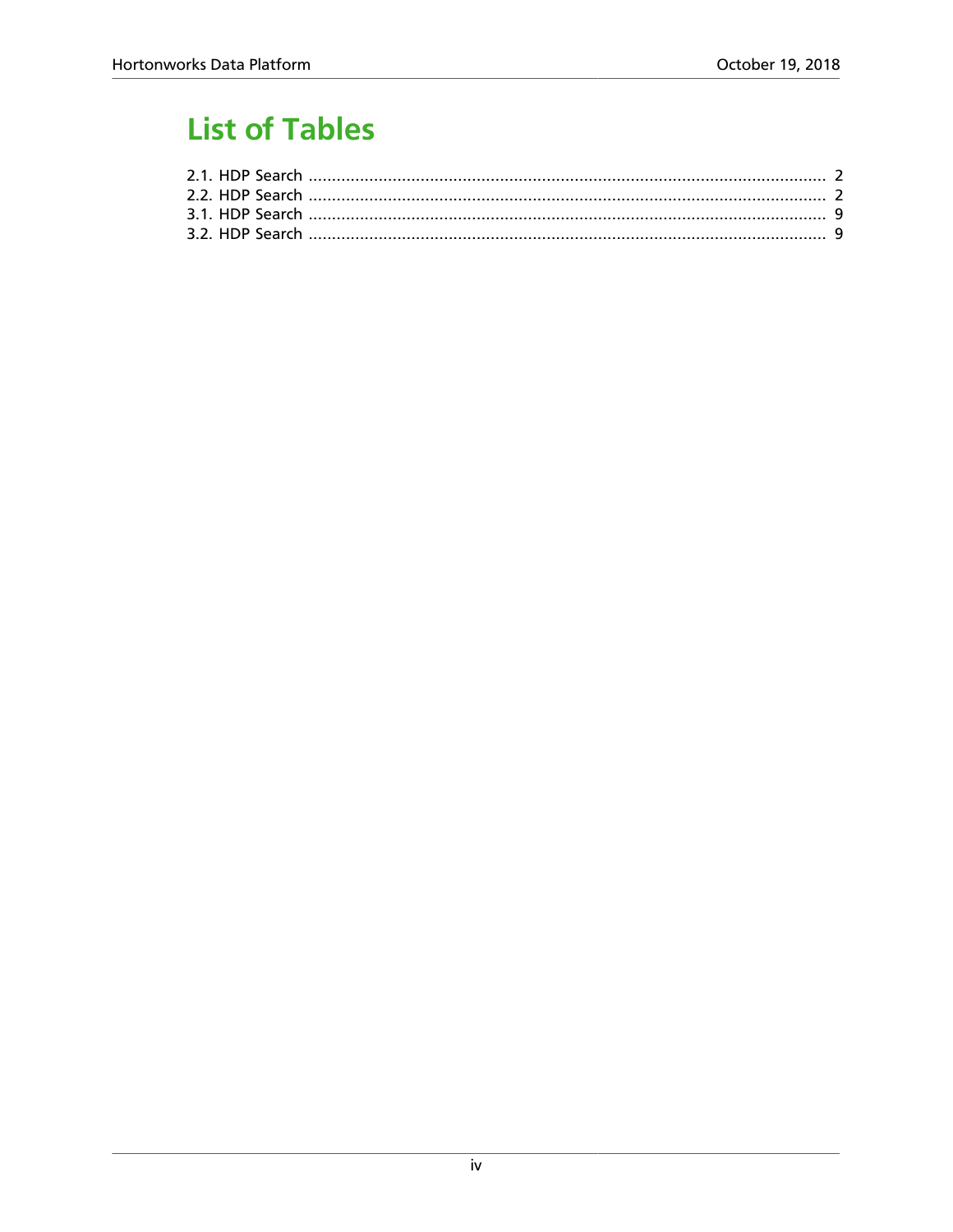# <span id="page-4-0"></span>**1. Introduction**

HDP Search is a full-text search server, designed for enterprise-level performance, flexibility, scalability, and fault-tolerance. HDP Search exposes REST-like HTTP/XML and JSON APIs for use with a wide range of programming languages.

HDP Search includes:

- Apache Solr 7.4.0 (for HDP Search 4.0)
- Banana 1.6.12
- JARs for integration with Hadoop, Hive, and Pig
- Software development kit for Spark



### **Note**

**HDP Search is a separate product, not packaged with the HDP platform.**

The high-level steps for using HDP search are as follows:

- 1. Install and deploy HDP Search, either manually or by using Ambari.
- 2. Ingest documents from sources such as HDFS.
- 3. Index the data. Documents, and updates to documents, will be available for search almost immediately after being indexed.
- 4. Perform a wide range of basic and advanced operations on the indexed documents.

#### Resources:

- This document describes software requirements for HDP Search, followed by installation instructions for specific operating systems.
- For information about configuring indexes, ingesting documents, and searching indexed documents, see Getting Started with Solr.
- For detailed information about connecting to data sources and ingesting data on secure and non-secure clusters, see the Connector User Guide.
- For detailed information on using Banana with Solr, see Banana.
- For help troubleshooting issues with HDP Search, see Troubleshooting HDP Search.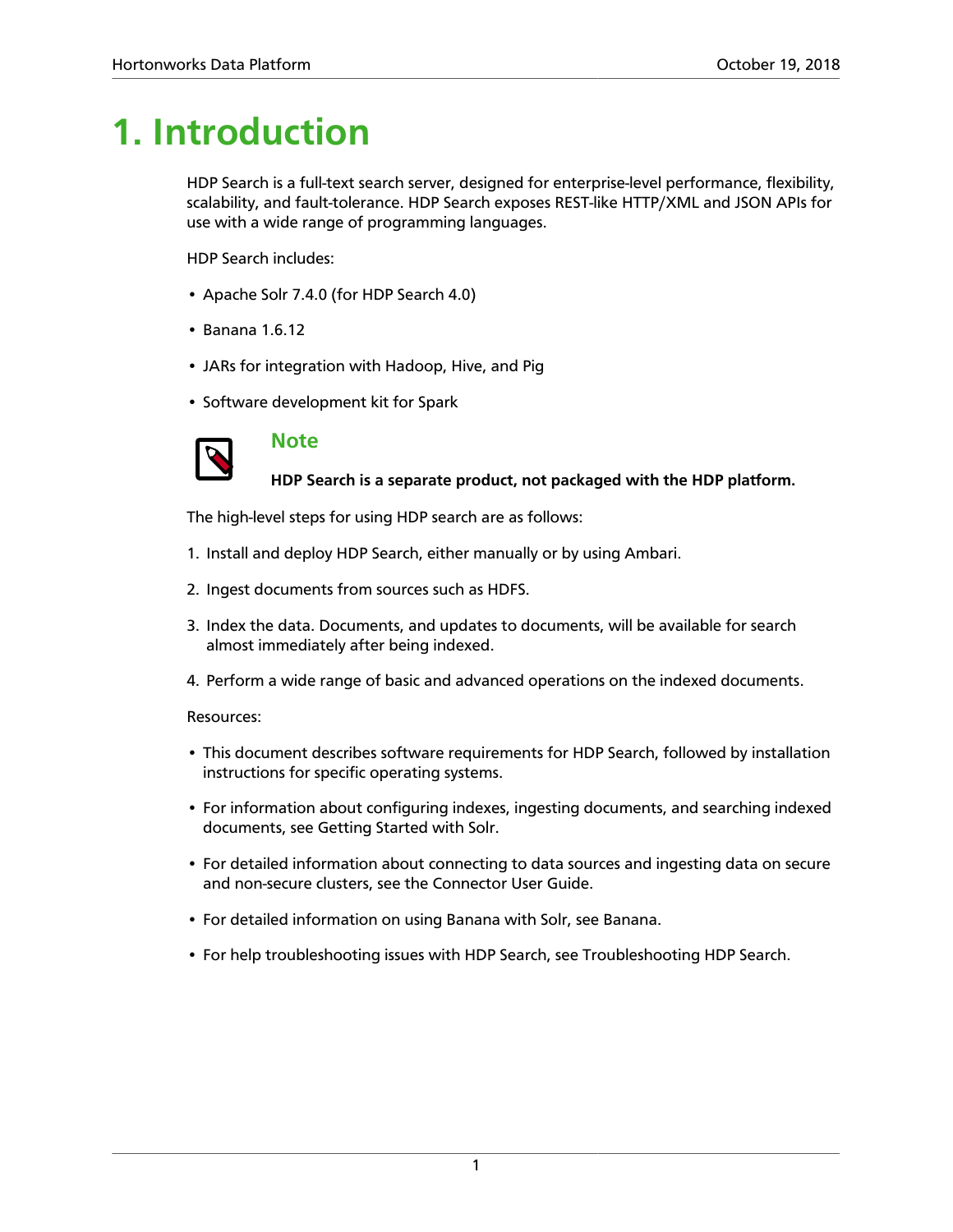# <span id="page-5-0"></span>**2. HDP Search 4.0**

- [HDP Search 4.0 Release Notes \[2\]](#page-5-1)
- [HDP Search 4.0 Getting Ready \[3\]](#page-6-2)
- [Installing HDP Search 4.0 Management Pack \[7\]](#page-10-0)
- [Upgrading HDP Search \[19\]](#page-22-0)

# <span id="page-5-1"></span>**2.1. HDP Search 4.0 Release Notes**

The HDP Search 4.0 Release Notes summarize and describe the following information released in HDP Search 4.0:

- [HDP Search 4.0 New Features \[2\]](#page-5-2)
- [HDP Search 4.0 Behavioral Changes \[2\]](#page-5-3)
- [HDP Search 4.0 Apache Solr Version Information \[3\]](#page-6-0)
- [HDP Search 4.0 Known Issues \[3\]](#page-6-1)



### **Note**

**HDP Search is a separate product and does NOT come with the HDP platform.**

# <span id="page-5-4"></span><span id="page-5-2"></span>**2.1.1. HDP Search 4.0 New Features**

HDP 4.0 includes the following new feature:

### **Table 2.1. HDP Search**

| Feature                                              | <b>Description</b>                                                               |
|------------------------------------------------------|----------------------------------------------------------------------------------|
| Apache Solr 7.4                                      | Upgraded Solr to Solr 7.4                                                        |
| Updated Hadoop Solr connectors to<br>support HDP 3.0 | • HDFS (updated to support Hadoop 3.1.0)<br>• Hive (updated to support Hive 3.0) |
|                                                      | • Spark (updated to support Spark 2.3.1)                                         |

# <span id="page-5-3"></span>**2.1.2. HDP Search 4.0 Behavioral Changes**

HDP Search 4.0 introduces the following change in behavior as compared to previous HDP Search versions:

### <span id="page-5-5"></span>**Table 2.2. HDP Search**

| Description              | Reference                                                                                                      |
|--------------------------|----------------------------------------------------------------------------------------------------------------|
| Add HBase Solr Connector | The HBase Solr connector from Lucidworks is no longer supported, and has not been<br>included in this release. |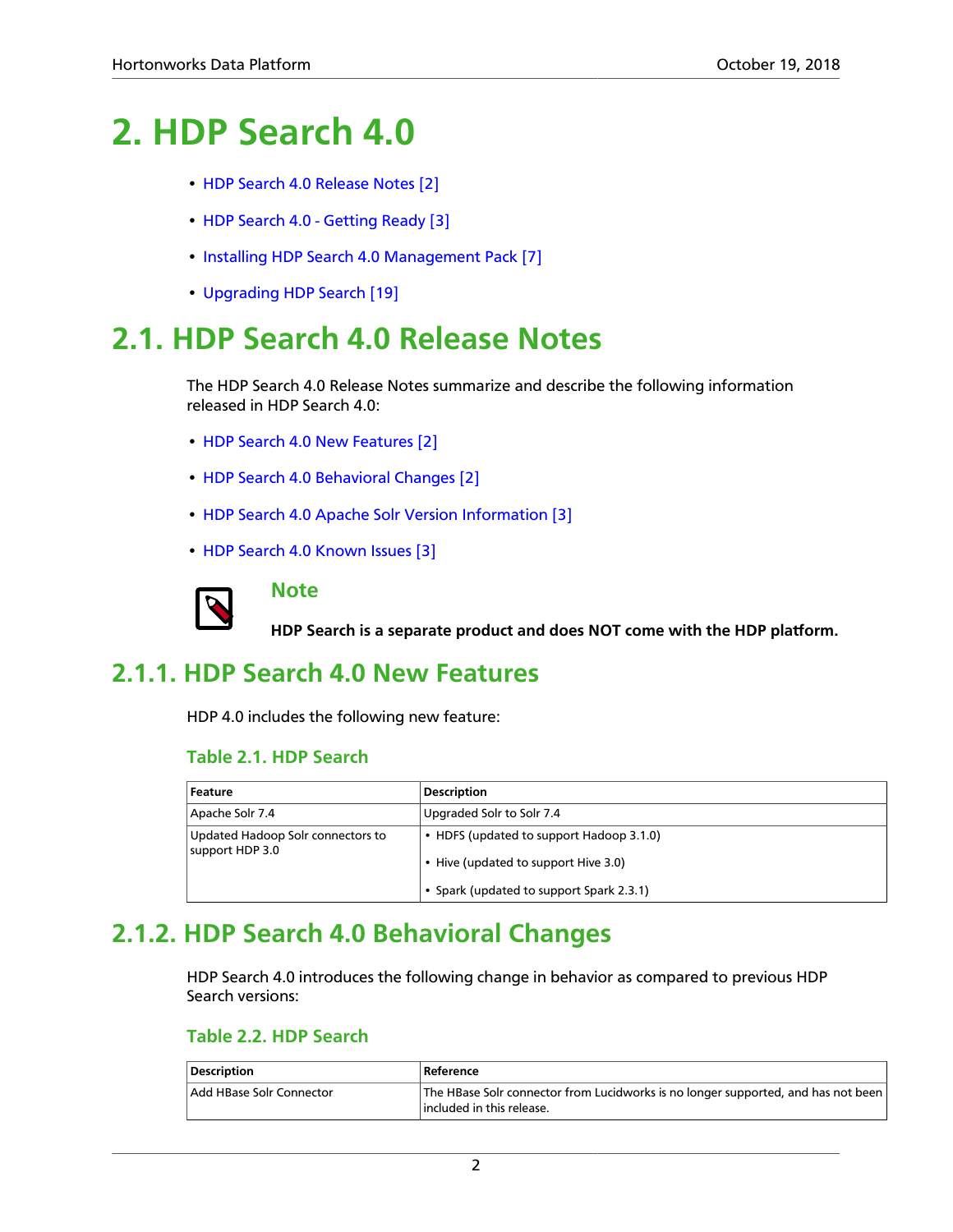### **More Information**

[Ambari 2.7.0 Behavioral Changes](https://docs.hortonworks.com/HDPDocuments/Ambari-2.7.0.0/bk_ambari-release-notes/content/ambari_relnotes-2.7.0.0-behavioral-changes.html)

# <span id="page-6-0"></span>**2.1.3. HDP Search 4.0 Apache Solr Version Information**

HDP Search 4.0 is based on Apache Solr 7.4 [\(Apache Solr Release Notes](http://lucene.apache.org/solr/7_4_0/changes/Changes.html)).

## <span id="page-6-1"></span>**2.1.4. HDP Search 4.0 Known Issues**

#### **Issue Description:**

When Serde jar is added using ADD JAR command in Hive CLI/Beeline, External table created in Hive for Solr stores NULL in place of all data inserted. ie; Select query on this external table returns NULL.

#### **Workaround:**

To get around this issue, you must add Serde jar in Hive's class path. This can be done in multiple ways. The one we recommend is :

- create an "auxlib" directory in /usr/hdp/current/hive-server2
- cp serde jar (/opt/lucidworks-hdpsearch/hive/solr-hive-serde-4.0.0.jar) to auxlib directory
- Restart Hive

#### **Issue Description:**

• On kerberized clusters, accessing the Banana UI gives a Kerberos Replay Error and fails to load.

### **Workaround:**

• Disable the jvm kerberos replay cache for the solr process instance. Note this does not affect the global kerberos replay cache for the KDC, and therefore other services.

To accomplish this:

Go to Ambari UI -> Solr -> Configs -> Advanced solr-config-env -> solr.in.sh.template, then add:

SOLR\_OPTS="\$SOLR\_OPTS -Dsun.security.krb5.rcache=none"

Then restart the Solr service.

# <span id="page-6-2"></span>**2.2. HDP Search 4.0 - Getting Ready**

This section describes information and materials that you should get ready before installing HDP Search 4.0.

• [HDP Search 4.0 Minimum System Requirements \[4\]](#page-7-0)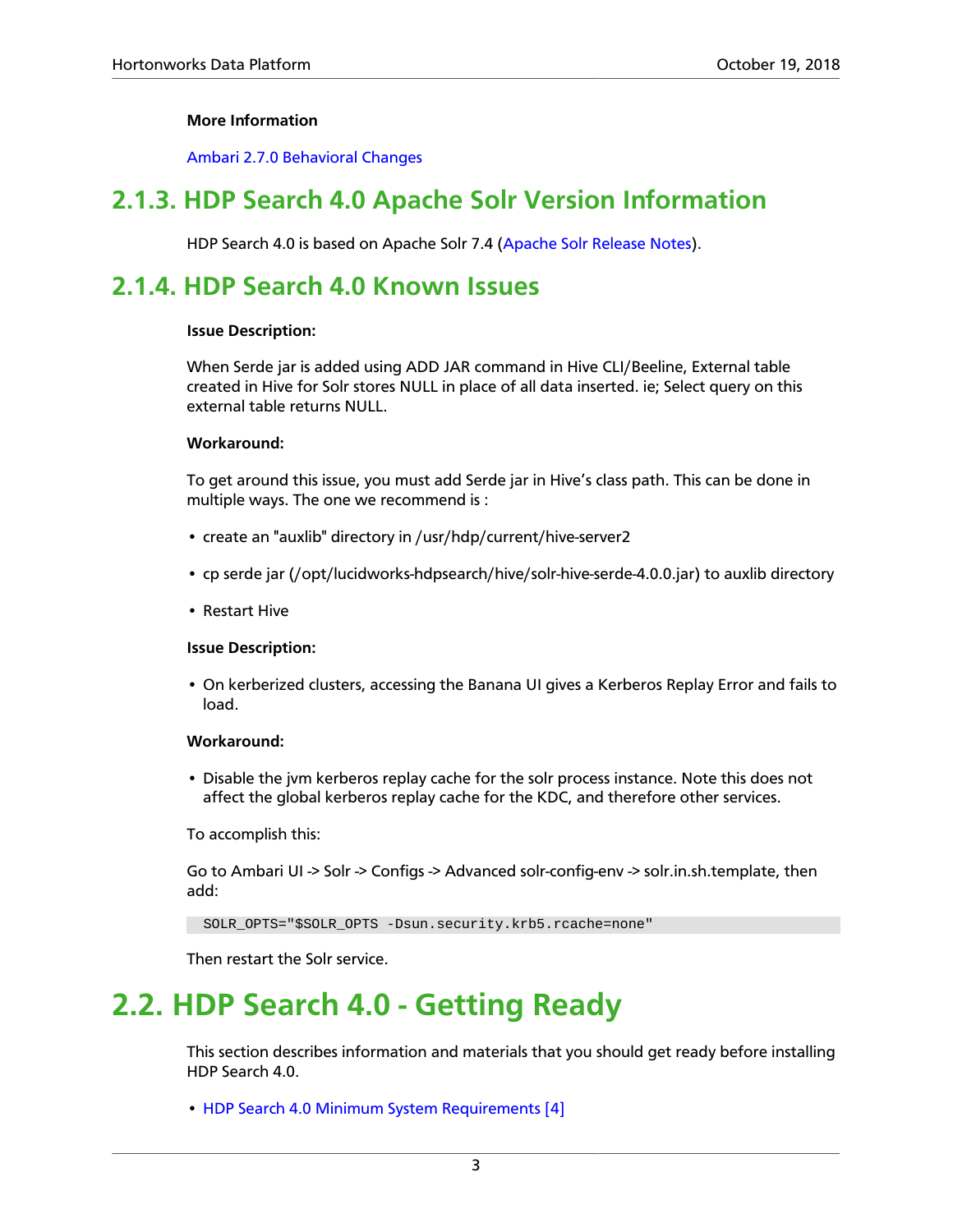• [Using a Local Repository \[4\]](#page-7-1)

# <span id="page-7-0"></span>**2.2.1. HDP Search 4.0 Minimum System Requirements**

To use HDP Search, your system must meet the following minimum requirements.

### **2.2.1.1. HDP Search 4.0 Operating System Requirements**

HDP Search 4.0 is supported on the following operating systems:

- 64-bit CentOS 7
- 64-bit Red Hat Enterprise Linux (RHEL) 7

### **2.2.1.2. JDK Requirements - HDP Search 4.0**

HDP Search 4.0 requires Oracle or OpenJDK Java 1.8 or higher.

Make sure your \$JAVA\_HOME and \$PATH variables are set to the correct version; for example:

```
export JAVA_HOME=/usr/java/default
export PATH=$JAVA_HOME/bin:$PATH
```
### **2.2.1.3. HDP Search 4.0 HDP Requirements**

HDP Search 4.0 is tested and certified with HDP 3.0.x and the following HDP components.

| Component     | <b>Version</b> |
|---------------|----------------|
| Apache Hadoop | 3.1.0          |
| Apache Hive*  | 3.0.0          |
| Apache Pig    | 0.16.0         |
| Apache Spark  | 2.3.1          |

\* We have certified Hive with Tez only and not Map Reduce.

# <span id="page-7-1"></span>**2.2.2. Using a Local Repository**

Local repositories are frequently used in enterprise clusters that have limited outbound internet access. In these scenarios, local packages provide more governance and better installation performance. Local repositories are used during installation and for postinstallation cluster operations such as service start and restart operations.

The following sections describe steps for setting up and using a local repository for HDP Search.



### **Important**

The following instructions assume that you have already obtained and prepared the appropriate Ambari repository and other HDP Stack repositories as described in [Using a Local Repository](https://docs.hortonworks.com/HDPDocuments/Ambari-2.7.0.0/bk_ambari-installation/content/ch_using-local-repos.html) in the *Ambari Installation Guide*.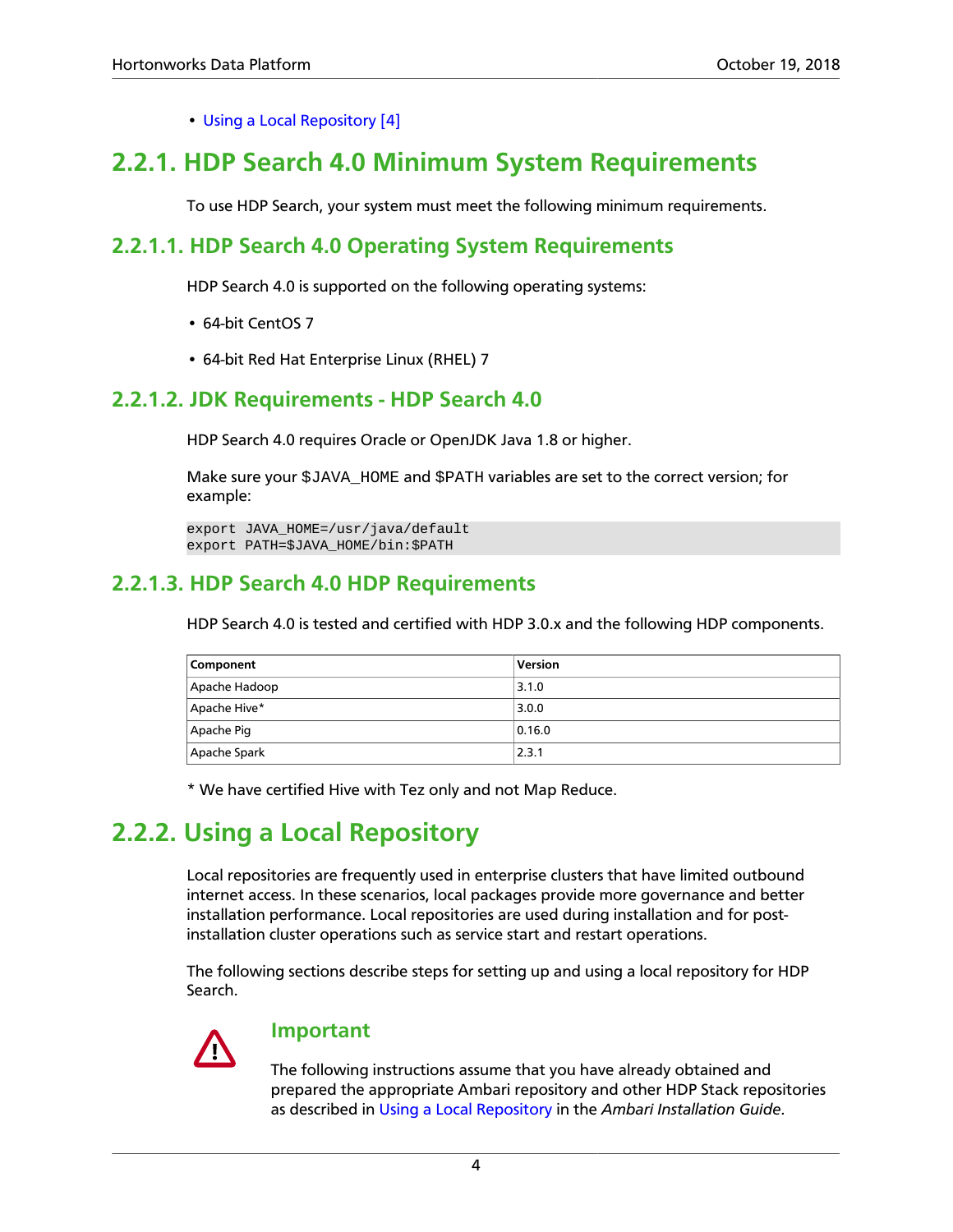### **2.2.2.1. Obtaining the HDP Search 4.0 Repository**

Use the link appropriate for your OS family to download or reposync the HDP Search 4.0 repository.

| <b>OS</b>          | Format    | URL                                                                                                                     |
|--------------------|-----------|-------------------------------------------------------------------------------------------------------------------------|
| RedHat or CentOS 7 | Repo File | https://archive.cloudera.com/p/HDP-<br>SOLR/4.0.0-400/repos/centos7/hdp-<br>solr.repo                                   |
|                    | Tarball   | https://archive.cloudera.com/p/HDP-<br>SOLR/4.0.0-400/repos/centos7/HDP-<br>SOLR-4.0.0-400-centos7.tar.gz<br>(asc, md5) |

### **2.2.2.2. Setting Up the HDP Search 4.0 Local Repository**

The following instructions assume that you have obtained the appropriate HDP Search repository for your operating system, and that you have created an HTTP server and a web server directory as described in [Getting Started Setting Up a Local Repository](https://docs.hortonworks.com/HDPDocuments/Ambari-2.7.0.0/bk_ambari-installation/content/getting_started_setting_up_a_local_repository.html) in the *Ambari Installation Guide*.

Based on your Internet access, choose one of the following options:

- **No Internet Access**: This option involves downloading the repository tarball, moving the tarball to the selected mirror server in your cluster, and extracting files to create the repository.
- **Temporary Internet Access**: This option involves using your temporary Internet access to synchronize (using reposync) the software package to your selected mirror server and creating the repository.

The following subsections describe how to set up each option.

### **2.2.2.2.1. Setting Up a Local Repository with No Internet Access**

If you are setting up a local repository with no internet access, complete the following steps:

1. Copy the repository tarball to the web server directory, and untar the file.

a. Browse to the web server directory you created.

- **For RHEL/CentOS Linux**:
	- cd /var/www/html/
- **For SLES**:
	- cd /srv/www/htdocs/rpms
- **For Debian/Ubuntu**:
	- cd /var/www/html/

b. Untar the repository tarballs to the following location: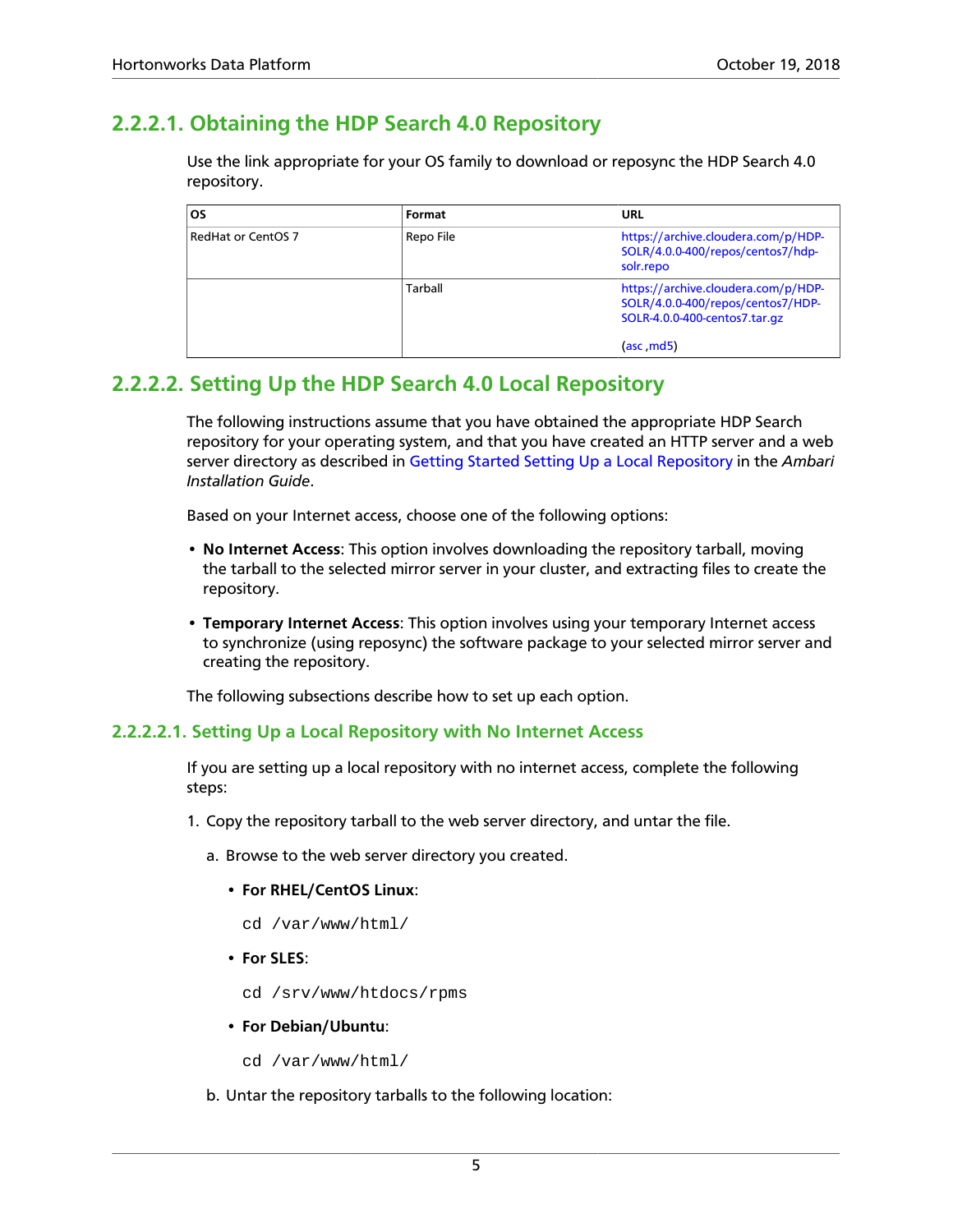<web.server.directory>/HDP-SOLR-<latest.version>/repos/<OS>

where <web.server.directory>, <OS>, and <latest.version>represent the web server document root directory, the latest version of HDP-SOLR, the operating system type, and the release version, respectively.

2. Confirm that you can browse to the newly created local repository:

http://<web.server>/HDP-SOLR-<latest.version>/<OS>/

where <web. server> is the fully-qualified domain name of your web server host, and <OS> is centos6, centos7, sles11, ubuntu12, ubuntu14, debian6, or debian7.

**Important**: Be sure to record this URL. You will need it when installing HDP Search.

- 3. Optional: If you have multiple repositories configured in your environment, deploy the following plug-in on all nodes in your cluster.
	- a. Install the plug-in.

#### **For RHEL and CentOS 7**:

yum install yum-plugin-priorities

b. Edit the /etc/yum/pluginconf.d/priorities.conf file to add the following:

```
[main]
enabled=1
gpgcheck=0
```
### **2.2.2.2.2. Setting up a Local Repository With Temporary Internet Access**

If you are setting up a local repository with temporary internet access, complete the following steps:

- 1. Put the repository configuration files for HDP Search in place on the host.
- 2. Confirm availability of the repositories.

#### **For RHEL/CentOS 7**:

yum repolist

- 3. Synchronize the repository contents to your mirror server.
	- a. Browse to the web server directory:

### **For RHEL/CentOS 7**:

cd /var/www/html

b. Create a directory for HDP Search, and then change to the new directory:

```
mkdir -p hdp-solr/<OS>
cd hdp-solr/<OS>
```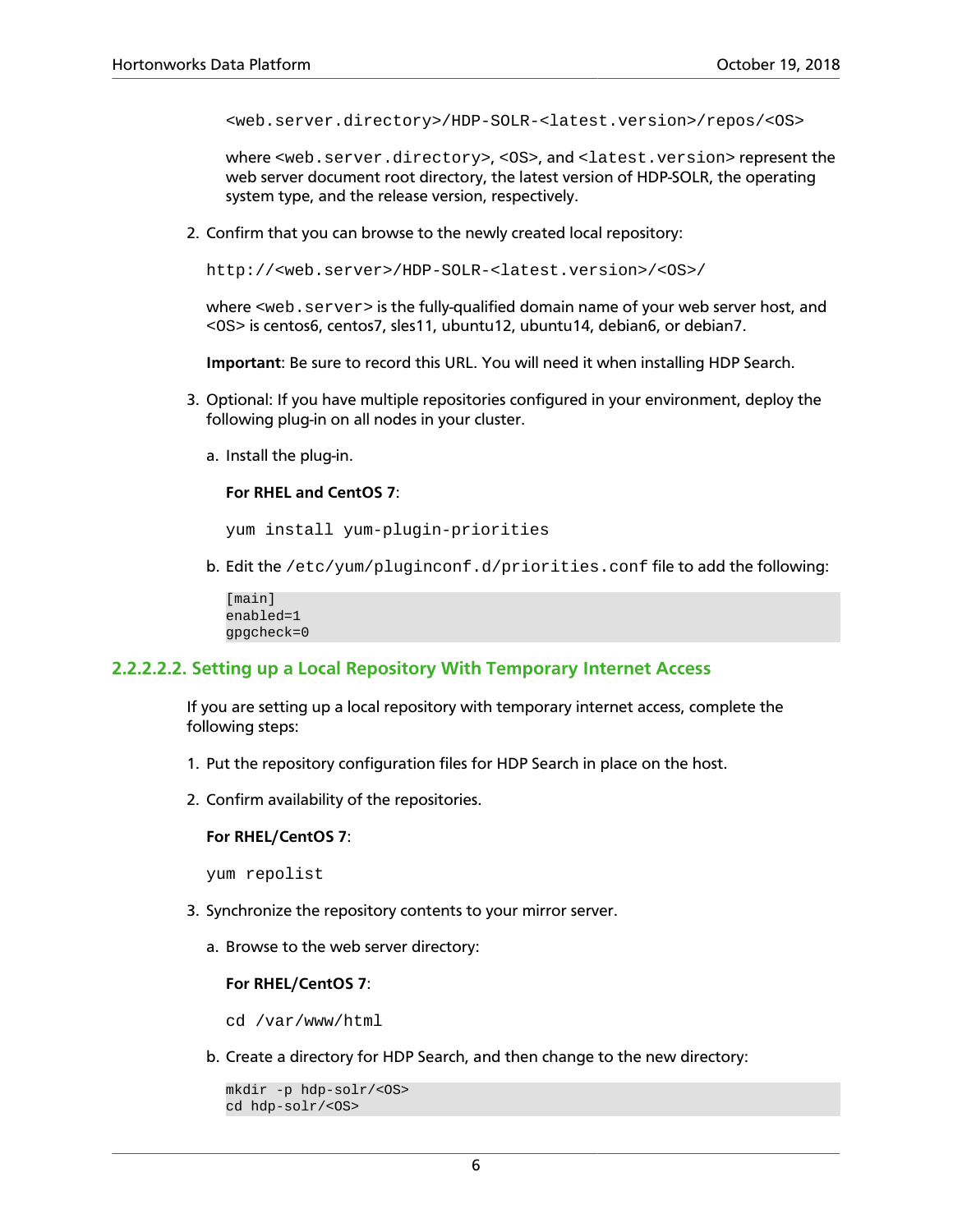<OS> is centos7 or RHEL 7

c. reposync the directory:

reposync -r HDP-SOLR-<latest.version>

4. Generate the repository metadata for HDP Search:

```
createrepo <web.server.directory>/HDP-SOLR-<latest.version>/
<OS>/
```
5. Using the following URL, confirm that you can browse to the newly created repository:

http://<web.server>/HDP-SOLR-<latest.version>/<OS>/

where <web. server> is the fully-qualified domain name of the web server host, and <OS> is centos7 or RHEL7.

**Important**: Be sure to record the Base URL. You will need it when installing HDP Search.

- 6. Optional: If you have multiple repositories configured in your environment, deploy the following plug-in on all the nodes in your cluster.
	- Install the plug-in.

```
yum install yum-plugin-priorities
```
• Edit the /etc/yum/pluginconf.d/priorities.conf file to add the following:

```
[main]
enabled=1
gpgcheck=0
```
### **2.2.2.3. Installing, Configuring, and Deploying HDP Search 4.0**

When finished with the preceding steps, run the Ambari Install Wizard to install, configure, and deploy HDP Search. For more information, refer to the HDP Search Ambari Installation Guide.

For information about the HDP Search Directory Layout, refer to the HDP Search Directory Layout.

# <span id="page-10-0"></span>**2.3. Installing HDP Search 4.0 Management Pack**

#### **Prerequisites**

Before installing HDP Search 4.0, you must disable the yum repo priorities plug-in on all hosts that will have the HDP Search Solr component installed, as follows:

```
# vi /etc/yum/pluginconf.d/priorities.conf
[main]
enabled = 0
```
Complete the following steps to download and install the HDP Search 4.0 Management Pack.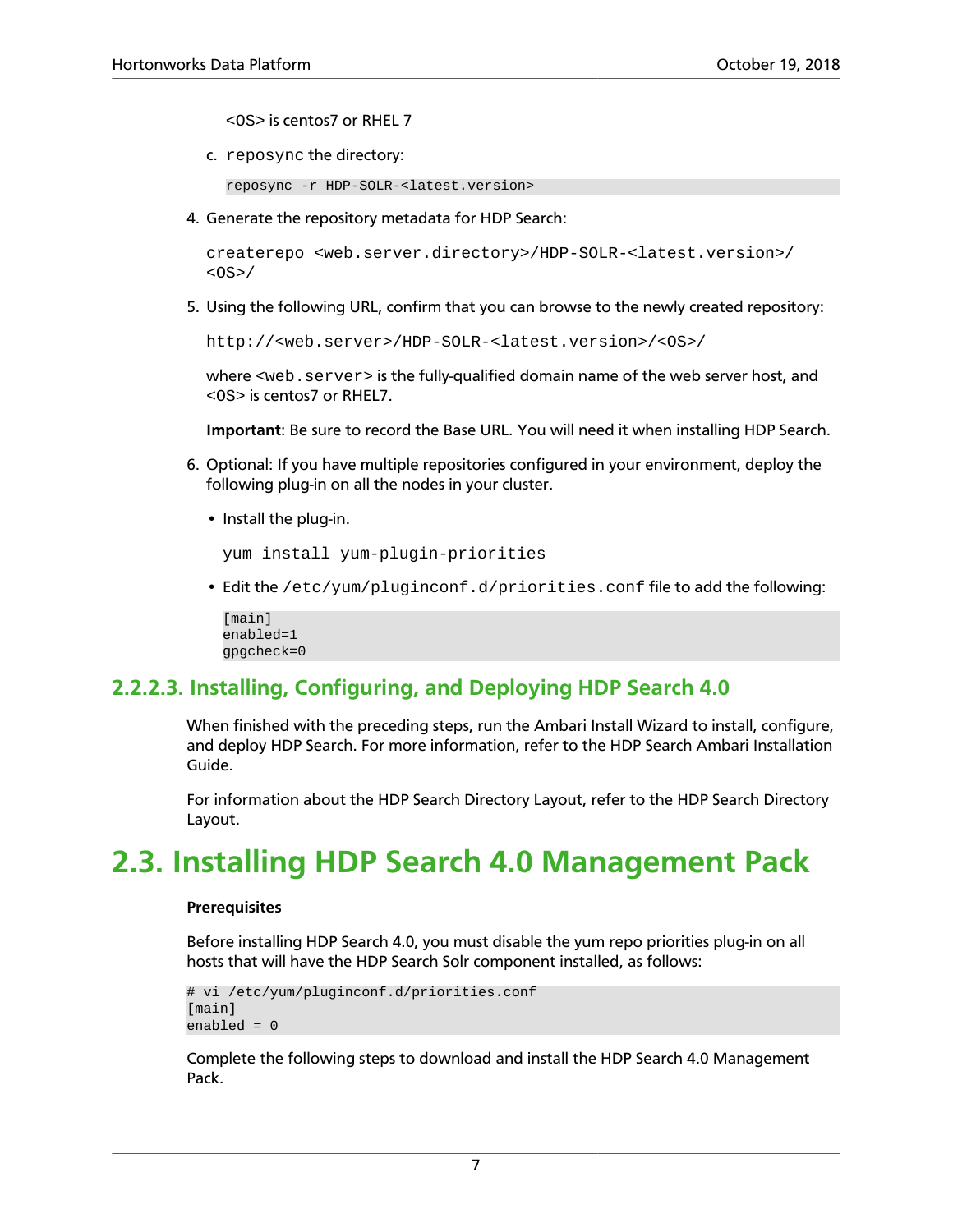1. Download the Ambari management pack to the Ambari Server host.

In this example,  $/$ tmp is a temporary directory that stores the management pack before it is installed.

```
cd /tmp
wget https://archive.cloudera.com/p/HDP-SOLR/hdp-solr-ambari-mp/solr-
service-mpack-4.0.0.tar.gz
```
2. Install the management pack on the Ambari Server host, using the following command:

```
# ambari-server install-mpack --mpack=/tmp/solr-service-mpack-4.0.0.tar.gz
```
You should see the following output:

```
Using python /usr/bin/python
Installing management pack
Ambari Server 'install-mpack' completed successfully.
```
The management pack has now been added to Ambari.

3. Restart Ambari server.

# ambari-server restart

4. Add the Solr service, either during initial cluster installation using the Ambari installation wizard or after cluster deployment.

For information about Solr configuration options, refer to the Startup Option Reference section of the *Lucidworks Ambari Installation Guide.*

# <span id="page-11-0"></span>**2.4. Installing HDP Search 4.0 Manually**

HDP Search 4.0 packages are located in the HDP-SOLR 4.0 repository.

To install HDP Search 4.0, run the appropriate commands for your operating system on all cluster nodes that will run Solr.



### **Note**

RPM packages for CentOS/RHEL Linux are signed, so you will need to add the gpg key to your server. That step is included in the following instructions.

#### **CentOS/RHEL Linux 7:**

```
rpm --import https://archive.cloudera.com/p/HDP-SOLR/4.0.0-400/repos/centos7/
RPM-GPG-KEY/RPM-GPG-KEY-Jenkins
cd /etc/yum.repos.d/
wget https://archive.cloudera.com/p/HDP-SOLR/4.0.0-400/repos/centos7/hdp-solr.
repo
yum install lucidworks-hdpsearch
```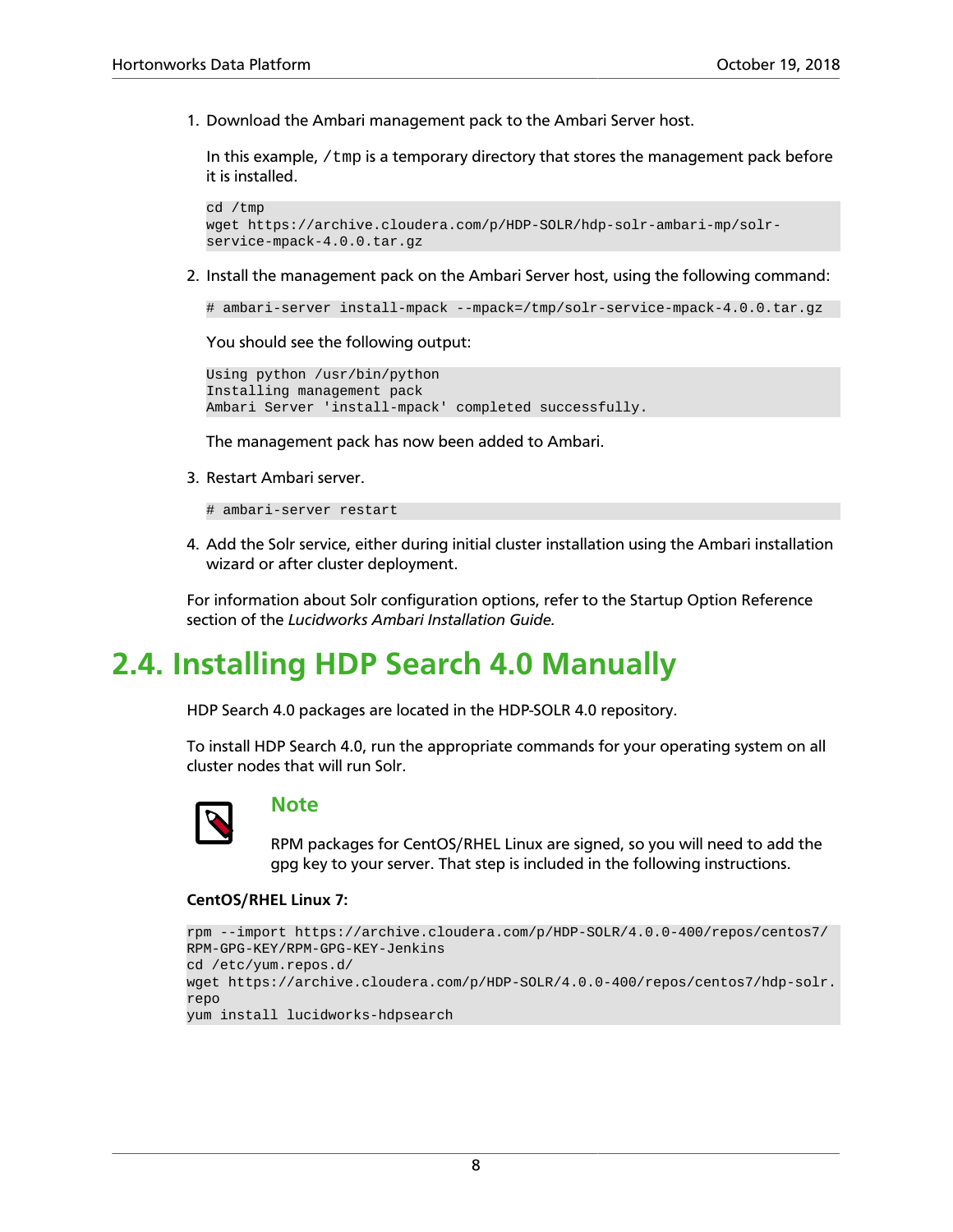# <span id="page-12-0"></span>**3. HDP Search 3.0**

- [HDP Search 3.0 Release Notes \[9\]](#page-12-1)
- [HDP Search 3.0 Getting Ready \[10\]](#page-13-1)
- [Installing HDP Search 3.0 Management Pack \[15\]](#page-18-0)
- [Upgrading HDP Search \[19\]](#page-22-0)

# <span id="page-12-1"></span>**3.1. HDP Search 3.0 Release Notes**

The HDP Search 3.0 Release Notes summarize and describe the following information released in HDP Search 3.0:

- [HDP Search 3.0 New Features \[9\]](#page-12-2)
- [HDP Search 3.0 Behavioral Changes \[9\]](#page-12-3)
- [HDP Search 3.0 Apache Solr Version Information \[9\]](#page-12-4)
- [HDP Search 3.0 Known Issues \[10\]](#page-13-0)



### **Note**

**HDP Search is a separate product and does NOT come with the HDP platform.**

# <span id="page-12-5"></span><span id="page-12-2"></span>**3.1.1. HDP Search 3.0 New Features**

HDP 3.0 includes the following new feature:

### **Table 3.1. HDP Search**

| Feature           | Description                                                         |
|-------------------|---------------------------------------------------------------------|
| Apache Solr 6.6.2 | Support for Apache Solr 6.6.2 has been added to the Management Pack |

# <span id="page-12-3"></span>**3.1.2. HDP Search 3.0 Behavioral Changes**

HDP Search 3.0 introduces the following change in behavior as compared to previous HDP Search versions:

### <span id="page-12-6"></span>**Table 3.2. HDP Search**

| Description          | Reference                                                                                                             |  |
|----------------------|-----------------------------------------------------------------------------------------------------------------------|--|
| Storm Solr Connector | The Storm Solr connector from Lucidworks is no longer supported, and has not been<br>$\mid$ included in this release. |  |

### **More Information**

[Ambari 2.6.0 Behavioral Changes](https://docs.hortonworks.com/HDPDocuments/Ambari-2.6.0.0/bk_ambari-release-notes/content/ambari_relnotes-2.6.0.0-behavioral-changes.html)

# <span id="page-12-4"></span>**3.1.3. HDP Search 3.0 Apache Solr Version Information**

HDP Search 3.0 is based on Apache Solr 6.6.2 ([Apache Solr Release Notes\)](http://lucene.apache.org/solr/6_6_2/changes/Changes.html).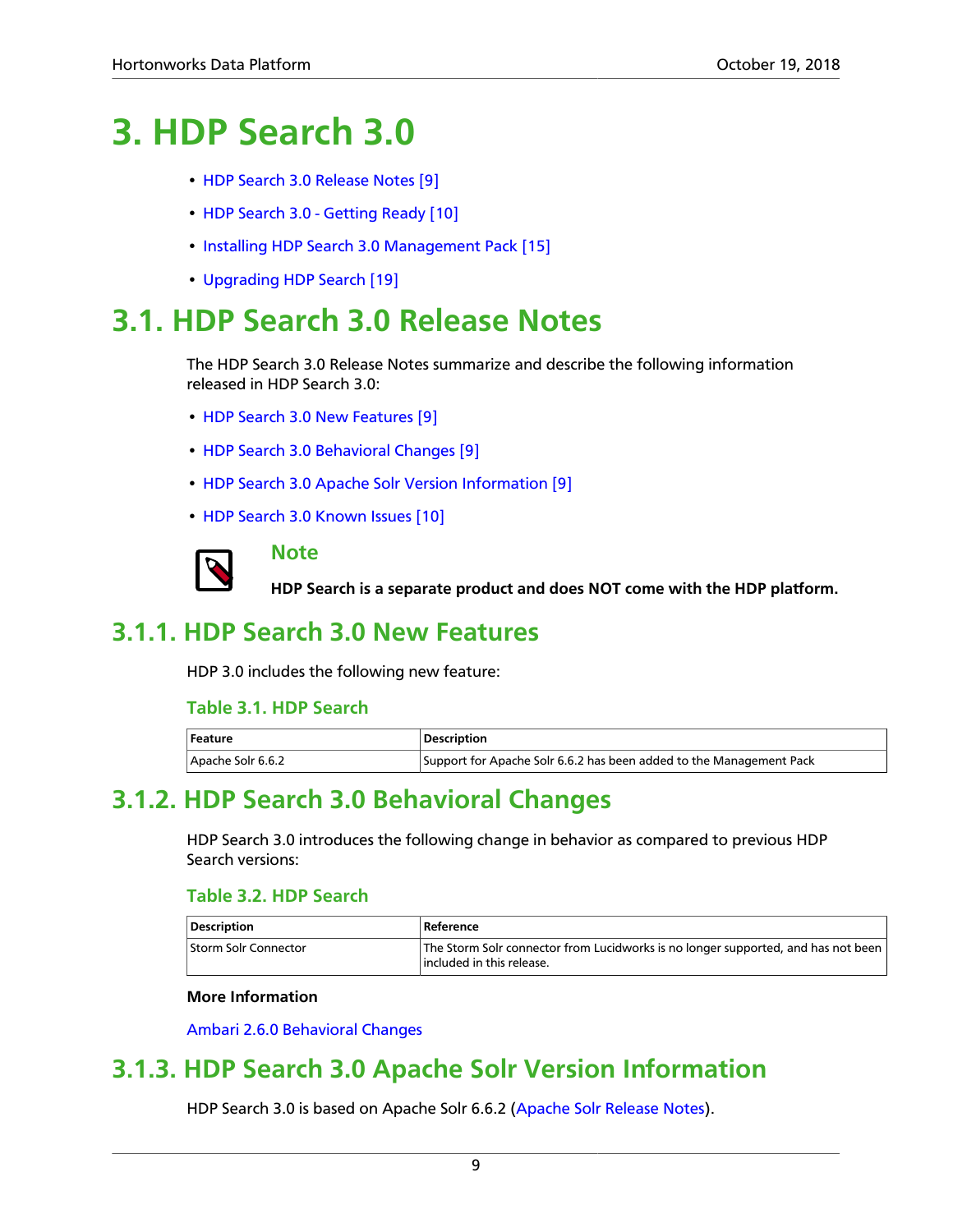# <span id="page-13-0"></span>**3.1.4. HDP Search 3.0 Known Issues**

### **Issue Description:**

Please choose Map Reduce as the execution engine for Hive queries related to the Solr index. Tez will NOT work because Lucidwork's Hive SerDe does not yet support Hive 2 officially. It has been roadmapped for a future release. Currently, only Tez on Hive 1.x is supported.

### **Issue Description:**

• On kerberized clusters, accessing the Banana UI gives a Kerberos Replay Error and fails to load.

### **Workaround:**

• Disable the jvm kerberos replay cache for the solr process instance. Note this does not affect the global kerberos replay cache for the KDC, and therefore other services.

To accomplish this:

Go to Ambari UI -> Solr -> Configs -> Advanced solr-config-env -> solr.in.sh.template, then add:

SOLR\_OPTS="\$SOLR\_OPTS -Dsun.security.krb5.rcache=none"

Then restart the Solr service.

# <span id="page-13-1"></span>**3.2. HDP Search 3.0 - Getting Ready**

This section describes information and materials that you should get ready before installing HDP Search 3.0.

- [HDP Search 3.0 Minimum System Requirements \[10\]](#page-13-2)
- [Using a Local Repository \[11\]](#page-14-0)

# <span id="page-13-2"></span>**3.2.1. HDP Search 3.0 Minimum System Requirements**

To use HDP Search, your system must meet the following minimum requirements.

### **3.2.1.1. HDP Search 3.0 Operating System Requirements**

HDP Search 3.0 is supported on the following operating systems:

- 64-bit CentOS 6 and 7
- 64-bit Red Hat Enterprise Linux (RHEL) 6 and 7
- 64-bit Oracle Linux 6 and 7
- 64-bit SUSE Linux Enterprise Server (SLES) 11, SP3/SP4
- 64-bit SUSE Linux Enterprise Server (SLES) 12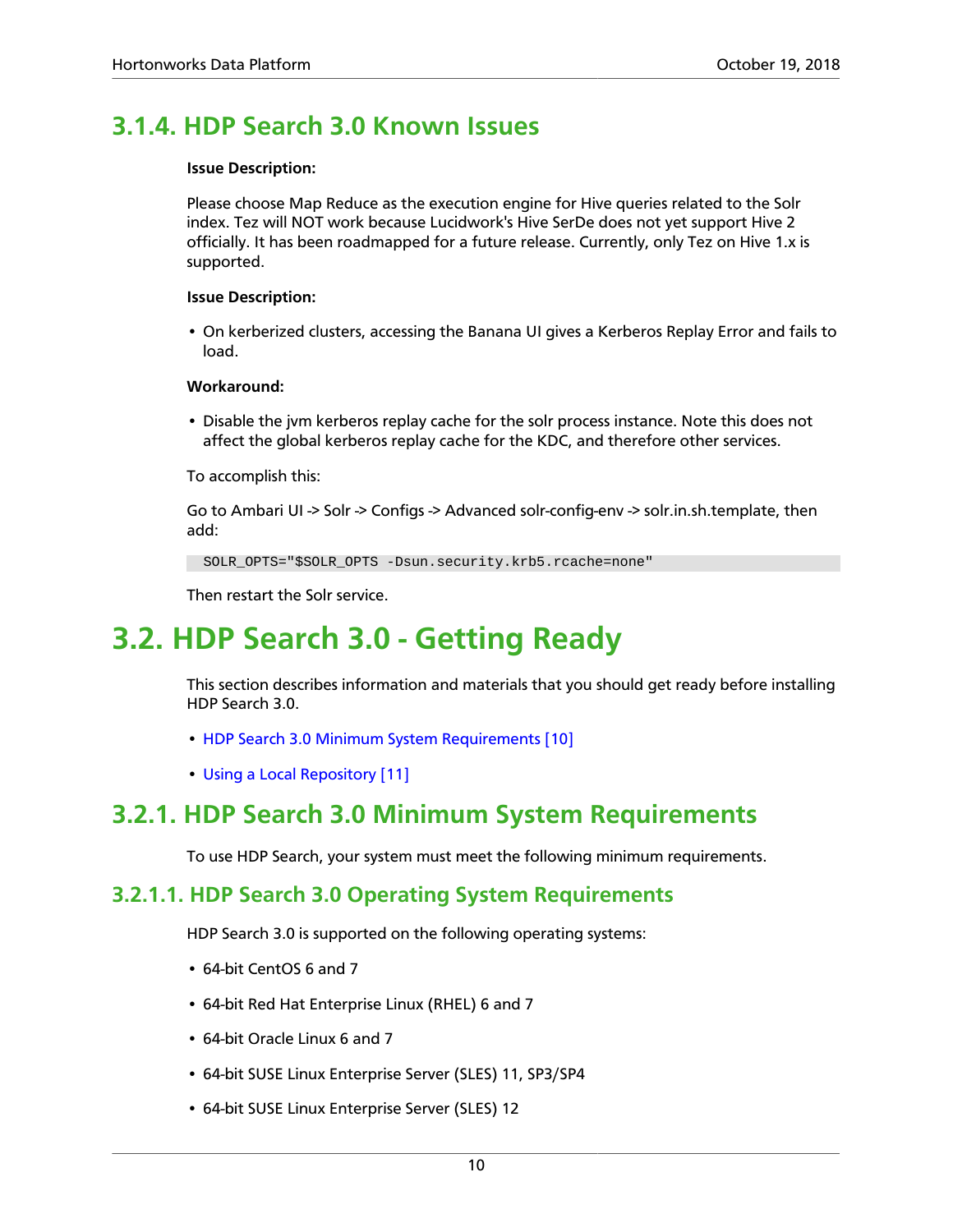- 64-bit Debian 7
- 64-bit Ubuntu 12 and 14

### **3.2.1.2. JDK Requirements - HDP Search 3.0**

HDP Search 3.0 requires Oracle or OpenJDK Java 1.8 or higher.

Make sure your \$JAVA\_HOME and \$PATH variables are set to the correct version; for example:

```
export JAVA_HOME=/usr/java/default
export PATH=$JAVA_HOME/bin:$PATH
```
### **3.2.1.3. HDP Search 3.0 HDP Requirements**

HDP Search 3.0 is tested and certified with HDP 2.6.x and the following HDP components.

| Component     | Version |
|---------------|---------|
| Apache Hadoop | 2.7.3   |
| Apache HBase  | 1.1.2   |
| Apache Hive   | 1.2.1   |
| Apache Pig    | 0.16.0  |
| Apache Spark  | 2.2.0   |

# <span id="page-14-0"></span>**3.2.2. Using a Local Repository**

Local repositories are frequently used in enterprise clusters that have limited outbound internet access. In these scenarios, local packages provide more governance and better installation performance. Local repositories are used during installation and for postinstallation cluster operations such as service start and restart operations.

The following sections describe steps for setting up and using a local repository for HDP Search.



### **Important**

The following instructions assume that you have already obtained and prepared the appropriate Ambari repository and other HDP Stack repositories as described in [Using a Local Repository](https://docs.hortonworks.com/HDPDocuments/Ambari-2.7.0.0/bk_ambari-installation/content/ch_using-local-repos.html) in the *Ambari Installation Guide*.

### **3.2.2.1. Obtaining the HDP Search 3.0 Repository**

Use the link appropriate for your OS family to download or reposync the HDP Search 3.0 repository.

| <b>OS</b>                                         | Format  | URL                                                                                                       |
|---------------------------------------------------|---------|-----------------------------------------------------------------------------------------------------------|
| RedHat 6, CentOS 6, or Oracle Linux 6   Repo File |         | https://archive.cloudera.com/p/HDP-<br>SOLR/3.0.0-100/repos/centos6/hdp-<br>solr.repo                     |
|                                                   | Tarball | https://archive.cloudera.com/p/HDP-<br>SOLR/3.0.0-100/repos/centos6/HDP-<br>SOLR-3.0.0-100-centos6.tar.gz |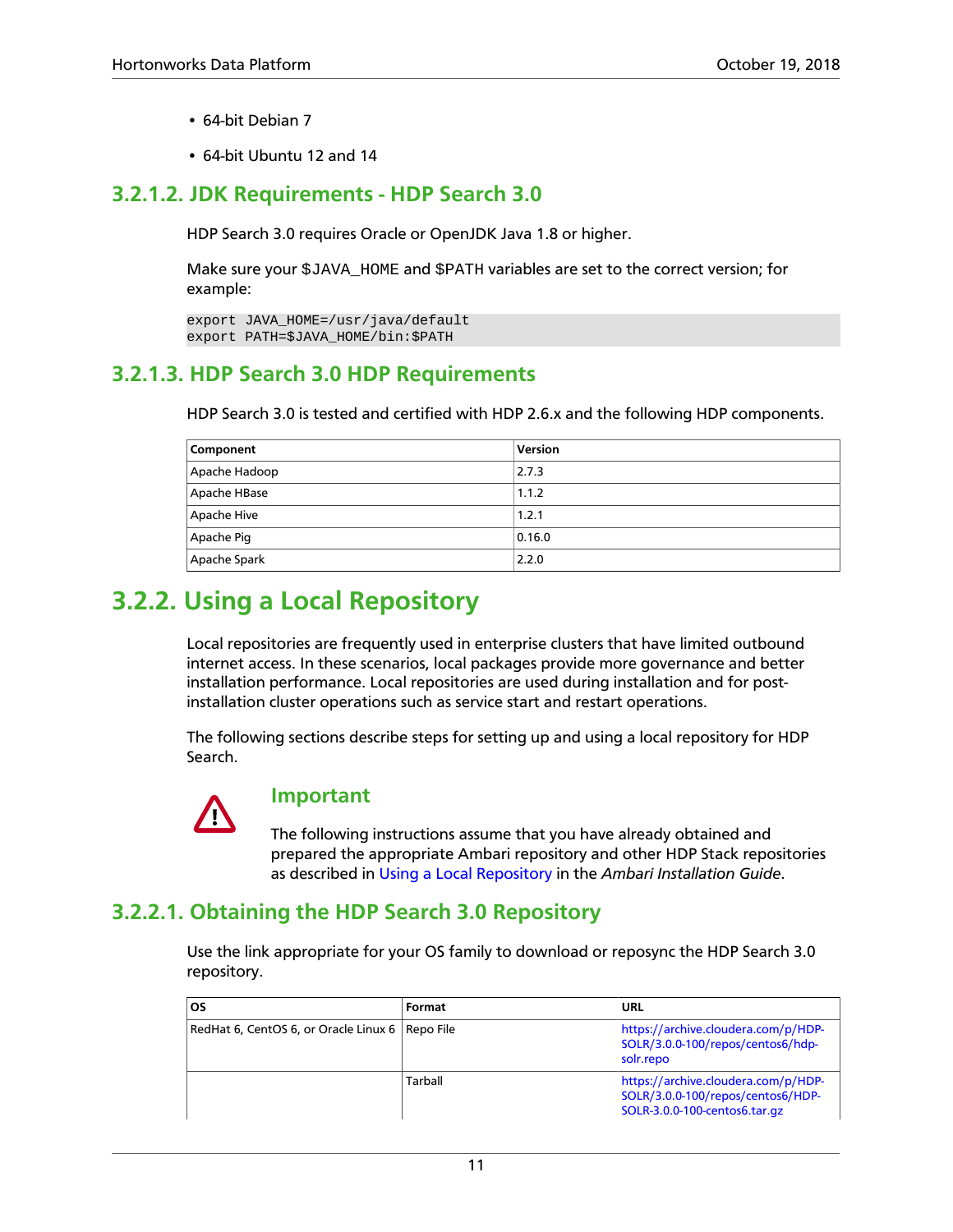| ΟS                                    | Format         | <b>URL</b>                                                                                                    |
|---------------------------------------|----------------|---------------------------------------------------------------------------------------------------------------|
|                                       |                | (md5, asc)                                                                                                    |
| RedHat 7, CentOS 7, or Oracle Linux 7 | Repo File      | https://archive.cloudera.com/p/HDP-<br>SOLR/3.0.0-100/repos/centos7/hdp-<br>solr.repo                         |
|                                       | Tarball        | https://archive.cloudera.com/p/HDP-<br>SOLR/3.0.0-100/repos/centos7/HDP-<br>SOLR-3.0.0-100-centos7.tar.gz     |
|                                       |                | (md5, asc)                                                                                                    |
| <b>SLES 11 SP3/SP4</b>                | Repo File      | https://archive.cloudera.com/p/HDP-<br>SOLR/3.0.0-100/repos/suse11sp3/hdp-<br>solr.repo                       |
|                                       | Tarball        | https://archive.cloudera.com/p/HDP-<br>SOLR/3.0.0-100/repos/suse11sp3/HDP-<br>SOLR-3.0.0-100-suse11sp3.tar.gz |
|                                       |                | (md5, asc)                                                                                                    |
| Ubuntu 12                             | Repo File      | https://archive.cloudera.com/p/HDP-<br>SOLR/3.0.0-100/repos/ubuntu12/hdp-<br>solr.list                        |
|                                       | <b>Tarball</b> | https://archive.cloudera.com/p/HDP-<br>SOLR/3.0.0-100/repos/ubuntu12/HDP-<br>SOLR-3.0.0-100-ubuntu12.tar.gz   |
|                                       |                | (md5, asc)                                                                                                    |
| Ubuntu 14                             | Repo File      | https://archive.cloudera.com/p/HDP-<br>SOLR/3.0.0-100/repos/ubuntu14/hdp-<br>solr.list                        |
|                                       | Tarball        | https://archive.cloudera.com/p/HDP-<br>SOLR/3.0.0-100/repos/ubuntu14/HDP-<br>SOLR-3.0.0-100-ubuntu14.tar.gz   |
|                                       |                | (md5, asc)                                                                                                    |
| Debian 6                              | Repo File      | https://archive.cloudera.com/p/HDP-<br>SOLR/3.0.0-100/repos/debian6/hdp-<br>solr.list                         |
|                                       | Tarball        | https://archive.cloudera.com/p/HDP-<br>SOLR/3.0.0-100/repos/debian6/HDP-<br>SOLR-3.0.0-100-debian6.tar.gz     |
|                                       |                | (md5, asc)                                                                                                    |
| Debian 7                              | Repo File      | https://archive.cloudera.com/p/HDP-<br>SOLR/3.0.0-100/repos/debian7/hdp-<br>solr.list                         |
|                                       | Tarball        | https://archive.cloudera.com/p/HDP-<br>SOLR/3.0.0-100/repos/debian7/HDP-<br>SOLR-3.0.0-100-debian7.tar.gz     |
|                                       |                | (md5, asc)                                                                                                    |

### **3.2.2.2. Setting Up the HDP Search 3.0 Local Repository**

The following instructions assume that you have obtained the appropriate HDP Search repository for your operating system, and that you have created an HTTP server and a web server directory as described in [Getting Started Setting Up a Local Repository](https://docs.hortonworks.com/HDPDocuments/Ambari-2.7.0.0/bk_ambari-installation/content/getting_started_setting_up_a_local_repository.html) in the *Ambari Installation Guide*.

Based on your Internet access, choose one of the following options: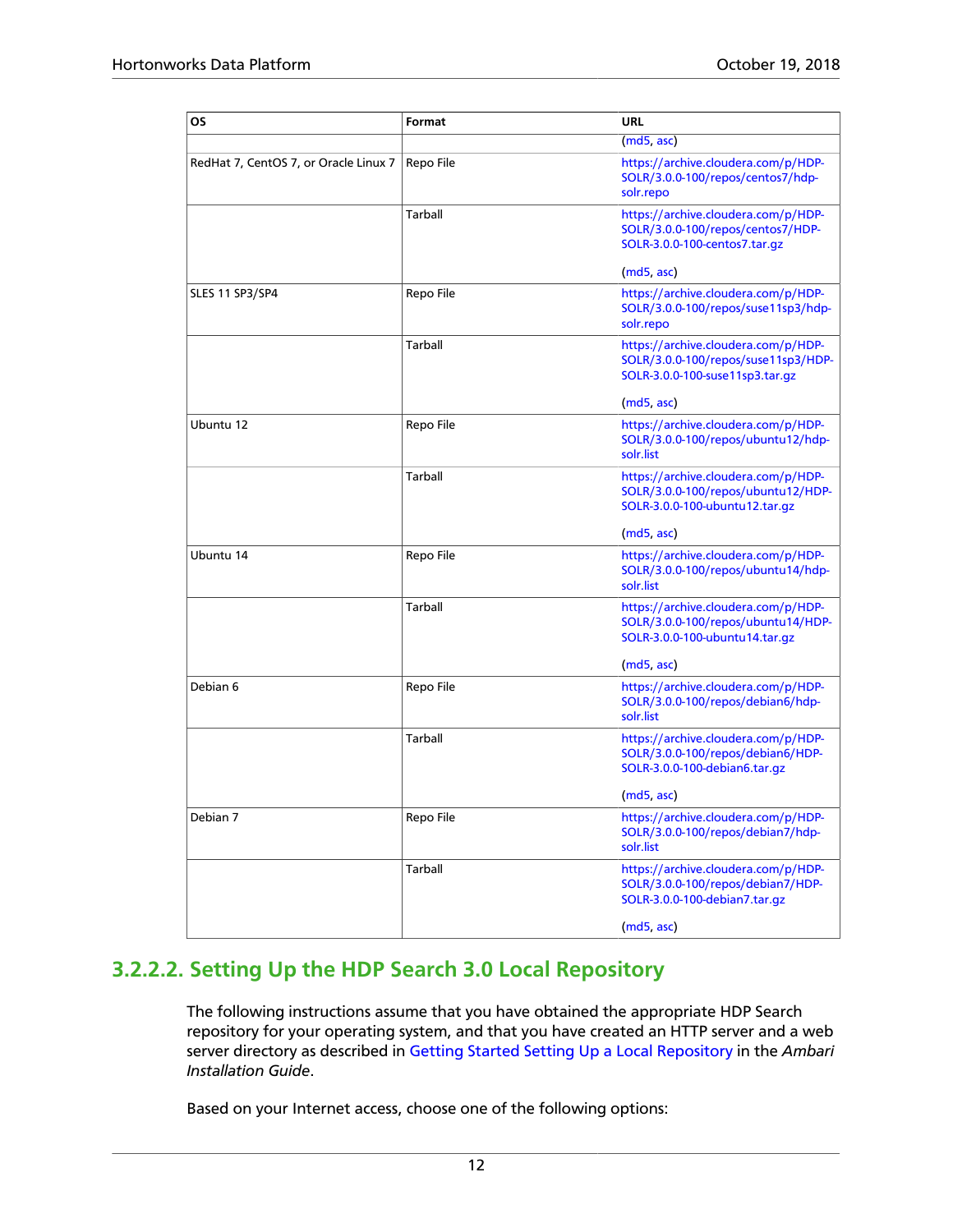- **No Internet Access**: This option involves downloading the repository tarball, moving the tarball to the selected mirror server in your cluster, and extracting files to create the repository.
- **Temporary Internet Access**: This option involves using your temporary Internet access to synchronize (using reposync) the software package to your selected mirror server and creating the repository.

The following subsections describe how to set up each option.

### **3.2.2.2.1. Setting Up a Local Repository with No Internet Access**

If you are setting up a local repository with no internet access, complete the following steps:

- 1. Copy the repository tarball to the web server directory, and untar the file.
	- a. Browse to the web server directory you created.
		- **For RHEL/CentOS/Oracle Linux**:

```
cd /var/www/html/
```
- **For SLES**:
	- cd /srv/www/htdocs/rpms
- **For Debian/Ubuntu**:
	- cd /var/www/html/
- b. Untar the repository tarballs to the following location:

```
<web.server.directory>/HDP-SOLR-<latest.version>/repos/<OS>
```
where <web.server.directory>, <0S>, and <latest.version>represent the web server document root directory, the latest version of HDP-SOLR, the operating system type, and the release version, respectively.

2. Confirm that you can browse to the newly created local repository:

http://<web.server>/HDP-SOLR-<latest.version>/<OS>/

where <web. server> is the fully-qualified domain name of your web server host, and <OS> is centos6, centos7, sles11, ubuntu12, ubuntu14, debian6, or debian7.

**Important**: Be sure to record this URL. You will need it when installing HDP Search.

- 3. Optional: If you have multiple repositories configured in your environment, deploy the following plug-in on all nodes in your cluster.
	- a. Install the plug-in.
		- **For RHEL and CentOS 7**:

```
yum install yum-plugin-priorities
```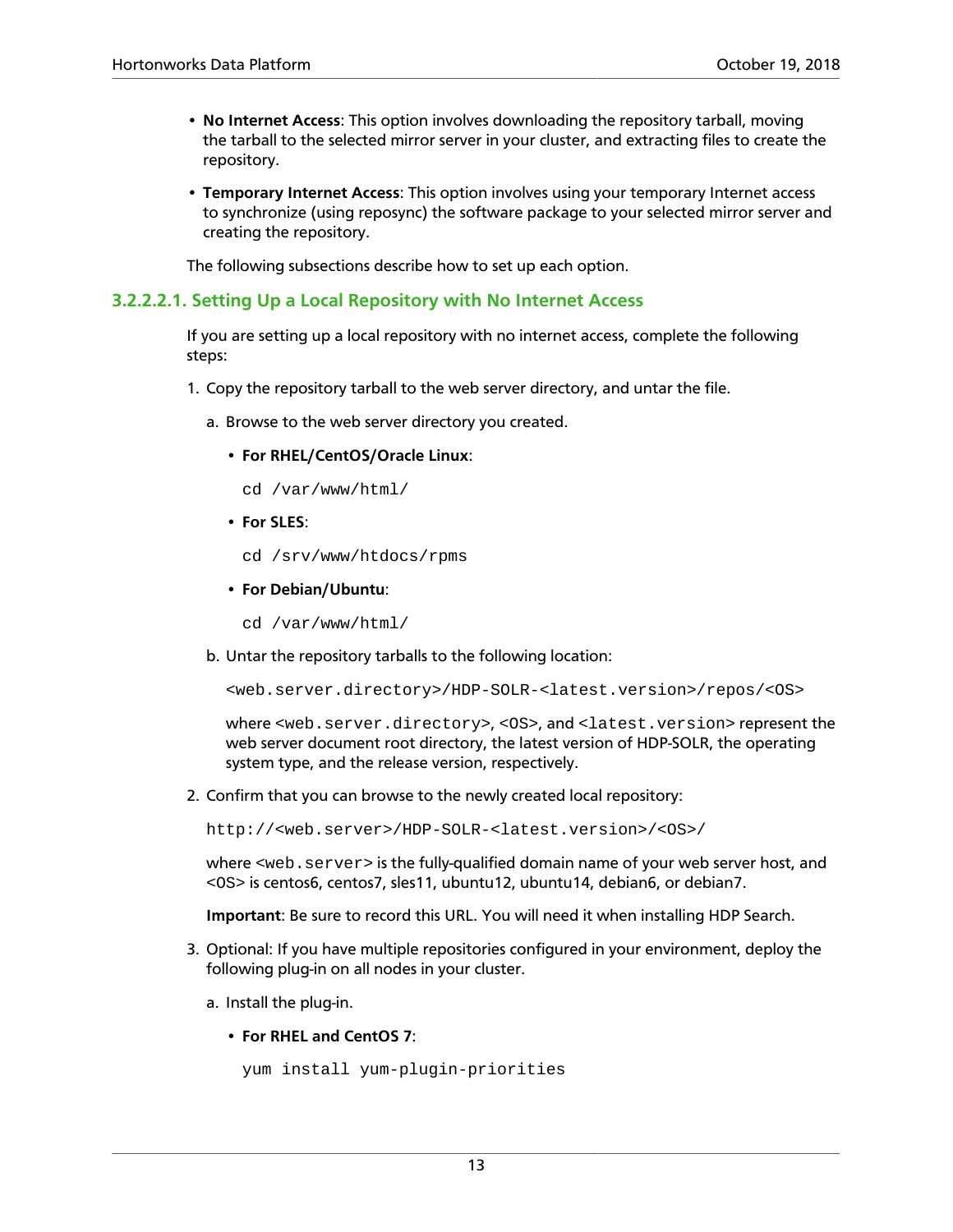### • **For RHEL and CentOS 6**:

```
yum install yum-plugin-priorities
```
b. Edit the /etc/yum/pluginconf.d/priorities.conf file to add the following:

[main] enabled=1 gpgcheck=0

### **3.2.2.2.2. Setting up a Local Repository With Temporary Internet Access**

If you are setting up a local repository with temporary internet access, complete the following steps:

- 1. Put the repository configuration files for HDP Search in place on the host.
- 2. Confirm availability of the repositories.
	- **For RHEL/CentOS/Oracle Linux**:

yum repolist

• **For SLES**:

zypper repos

• **For Debian/Ubuntu**:

Dpkg-list

- 3. Synchronize the repository contents to your mirror server.
	- a. Browse to the web server directory:
		- **For RHEL/CentOS/Oracle Linux**:

cd /var/www/html

- **For SLES**:
	- cd /srv/www/htdocs/rpms
- **For Debian/Ubuntu**:
	- cd /var/www/html
- b. Create a directory for HDP Search, and then change to the new directory:

mkdir -p hdp-solr/<OS> cd hdp-solr/<OS>

<OS> is centos6, centos7, sles11, sles12, ubuntu12, ubuntu14, or debian7.

c. reposync the directory: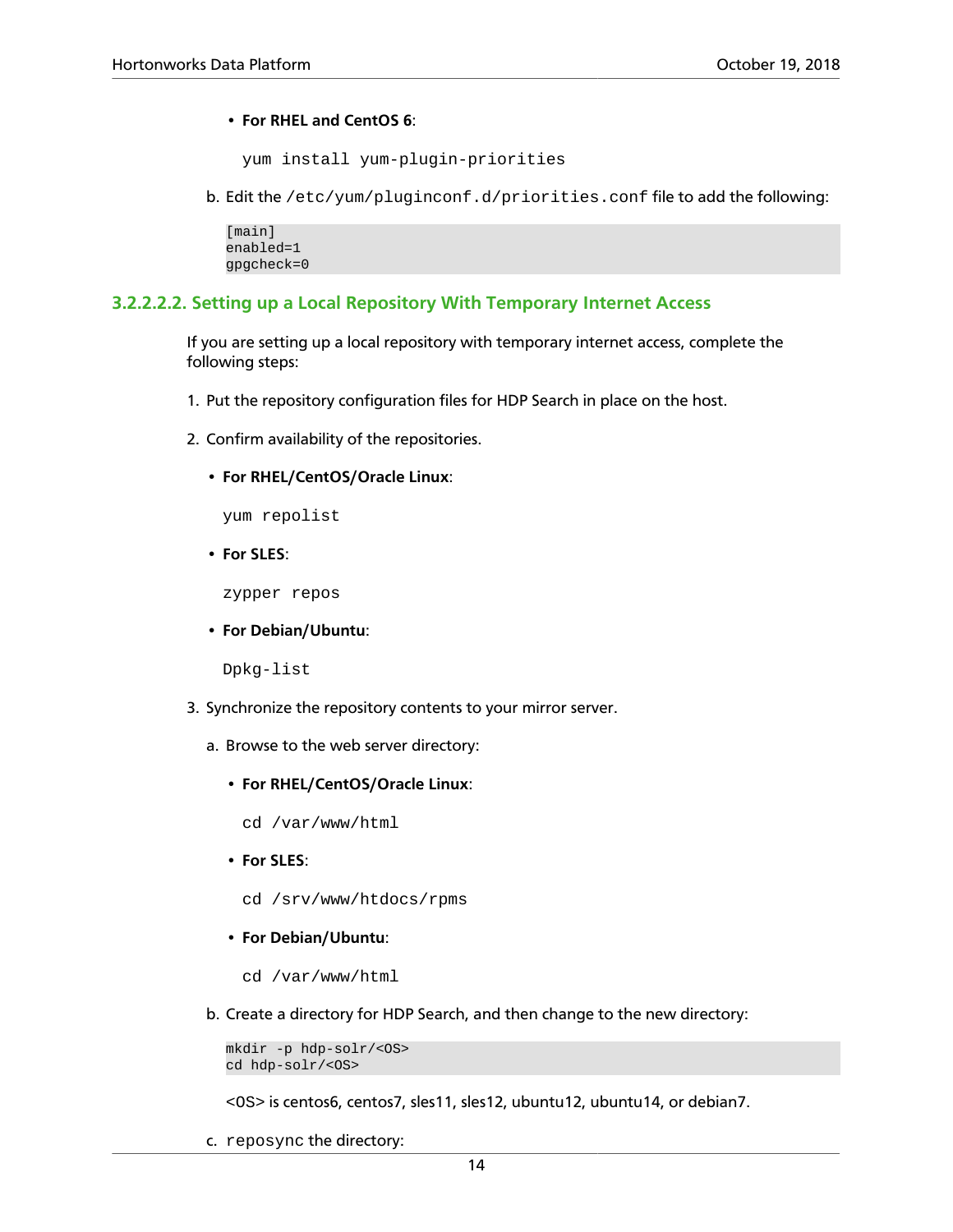reposync -r HDP-SOLR-<latest.version>

4. Generate the repository metadata for HDP Search:

createrepo <web.server.directory>/HDP-SOLR-<latest.version>/ <OS>/

5. Using the following URL, confirm that you can browse to the newly created repository:

http://<web.server>/HDP-SOLR-<latest.version>/<OS>/

where <web.server> is the fully-qualified domain name of the web server host, and <OS> is centos6, centos7, sles11, sles12, ubuntu12, ubuntu14, or debian7.

**Important**: Be sure to record the Base URL. You will need it when installing HDP Search.

- 6. Optional: If you have multiple repositories configured in your environment, deploy the following plug-in on all the nodes in your cluster.
	- Install the plug-in.
		- **For RHEL and CentOS 7**:

yum install yum-plugin-priorities

• **For RHEL and CentOS 6**:

yum install yum-plugin-priorities

• Edit the /etc/yum/pluginconf.d/priorities.conf file to add the following:

```
[main]
enabled=1
gpgcheck=0
```
### **3.2.2.3. Installing, Configuring, and Deploying HDP Search 3.0**

When finished with the preceding steps, run the Ambari Install Wizard to install, configure, and deploy HDP Search. For more information, refer to the HDP Search Ambari Installation Guide.

For information about Solr configuration options, refer to the Startup Option Reference section of the HDP Search *Ambari Installation Guide*.

# <span id="page-18-0"></span>**3.3. Installing HDP Search 3.0 Management Pack**

#### **Prerequisites**

Before installing HDP Search 3.0, you must disable the yum repo priorities plug-in on all hosts that will have the HDP Search Solr component installed, as follows:

```
# vi /etc/yum/pluginconf.d/priorities.conf
[main]
enabled = 0
```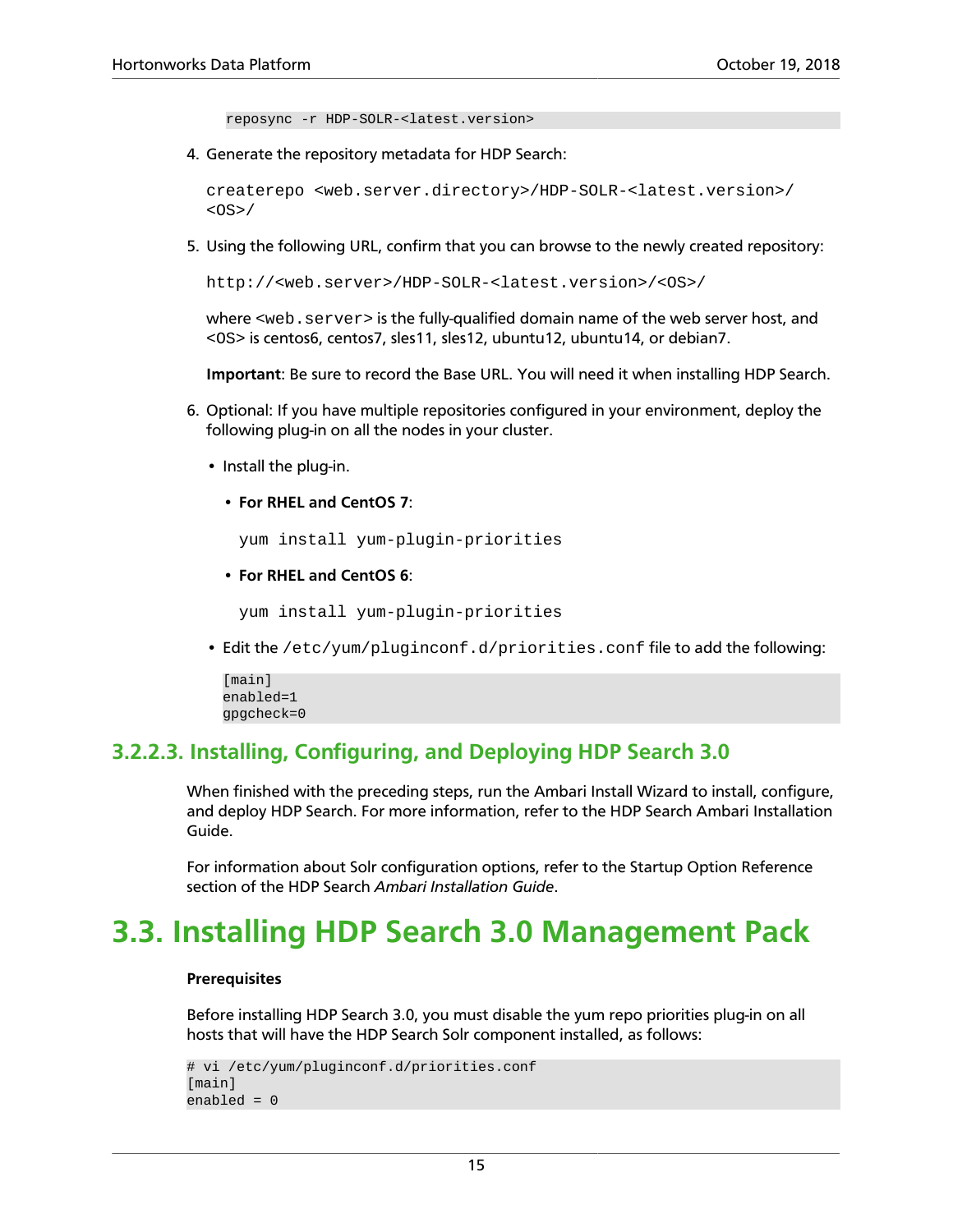Complete the following steps to download and install the HDP Search 3.0 Management Pack.

1. Download the Ambari management pack to the Ambari Server host.

In this example,  $/\text{tmp}$  is a temporary directory that stores the management pack before it is installed.

```
cd /tmp
wget https://archive.cloudera.com/p/HDP-SOLR/hdp-solr-ambari-mp/solr-
service-mpack-3.0.0.tar.gz
```
2. Install the management pack on the Ambari Server host, using the following command:

```
# ambari-server install-mpack --mpack=/tmp/solr-service-mpack-3.0.0.tar.gz
```
You should see the following output:

```
Using python /usr/bin/python
Installing management pack
Ambari Server 'install-mpack' completed successfully.
```
The management pack has now been added to Ambari.

3. Restart Ambari server.

# ambari-server restart

4. Add the Solr service, either during initial cluster installation using the Ambari installation wizard or after cluster deployment.

For information about Solr configuration options, refer to the Startup Option Reference section of the *Lucidworks Ambari Installation Guide.*

# <span id="page-19-0"></span>**3.4. Installing HDP Search 3.0 Manually**

HDP Search 3.0 packages are located in the HDP-SOLR 3.0 repository.

To install HDP Search 3.0, run the appropriate commands for your operating system on all cluster nodes that will run Solr.



### **Note**

RPM packages for CentOS/RHEL/Oracle Linux are signed, so you will need to add the gpg key to your server. That step is included in the following instructions.

• CentOS/RHEL/Oracle Linux 6:

```
rpm --import https://archive.cloudera.com/p/HDP-SOLR/3.0.0-100/repos/
centos6/RPM-GPG-KEY/RPM-GPG-KEY-Jenkins
cd /etc/yum.repos.d/
wget https://archive.cloudera.com/p/HDP-SOLR/3.0.0-100/repos/centos6/hdp-
solr.repo
yum install lucidworks-hdpsearch
```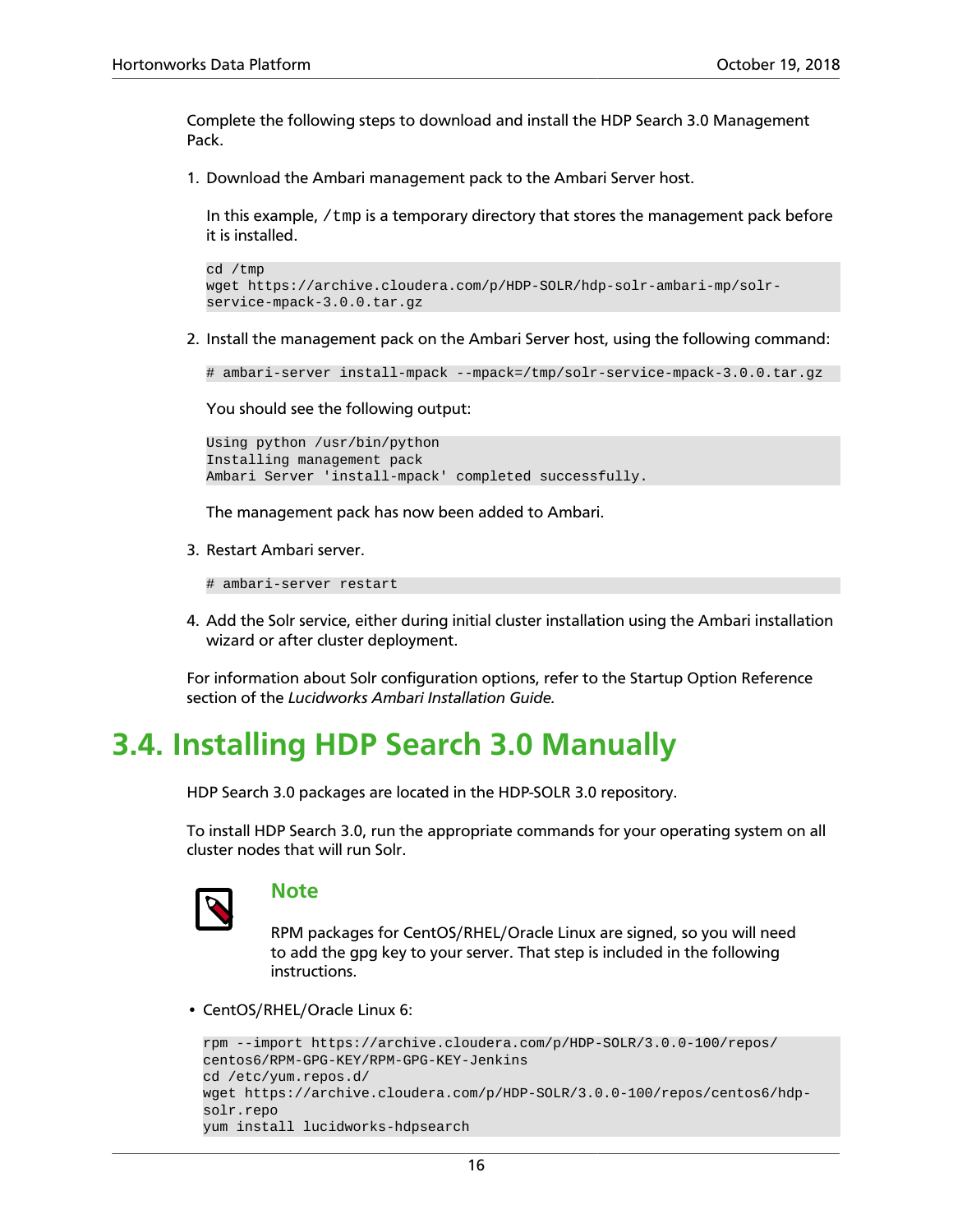#### • CentOS/RHEL/Oracle Linux 7:

```
rpm --import https://archive.cloudera.com/p/HDP-SOLR/3.0.0-100/repos/
centos7/RPM-GPG-KEY/RPM-GPG-KEY-Jenkins
cd /etc/yum.repos.d/
wget https://archive.cloudera.com/p/HDP-SOLR/3.0.0-100/repos/centos7/hdp-
solr.repo
yum install lucidworks-hdpsearch
```
#### • SUSE11SP3/SP4:

```
cd /etc/zypp/repos.d/
wget https://archive.cloudera.com/p/HDP-SOLR/3.0.0-100/repos/suse11sp3/hdp-
solr.repo
zypper install lucidworks-hdpsearch
```
#### • Ubuntu12:

```
cd /etc/apt/sources.list.d
wget https://archive.cloudera.com/p/HDP-SOLR/3.0.0-100/repos/ubuntu12/hdp-
solr.list
apt-get update
apt-get install lucidworks-hdpsearch
```
• Ubuntu14:

```
cd /etc/apt/sources.list.d
wget https://archive.cloudera.com/p/HDP-SOLR/3.0.0-100/repos/ubuntu14/hdp-
solr.list
apt-get update
apt-get install lucidworks-hdpsearch
```
• Debian6:

```
cd /etc/apt/sources.list.d
wget https://archive.cloudera.com/p/HDP-SOLR/3.0.0-100/repos/debian6/hdp-
solr.list
apt-get update
apt-get install lucidworks-hdpsearch
```
• Debian7:

```
cd /etc/apt/sources.list.d
wget https://archive.cloudera.com/p/HDP-SOLR/3.0.0-100/repos/debian7/hdp-
solr.list
apt-get update
apt-get install lucidworks-hdpsearch
```
### **Important**

For Debian or Ubuntu, if you see the following error during apt-get update:

W: GPG error: https://archive.cloudera.com HDP-SOLR Release: The following signatures couldn't be verified because the public key is not available: NO\_PUBKEY B9733A7A07513CAD

Run the following commands: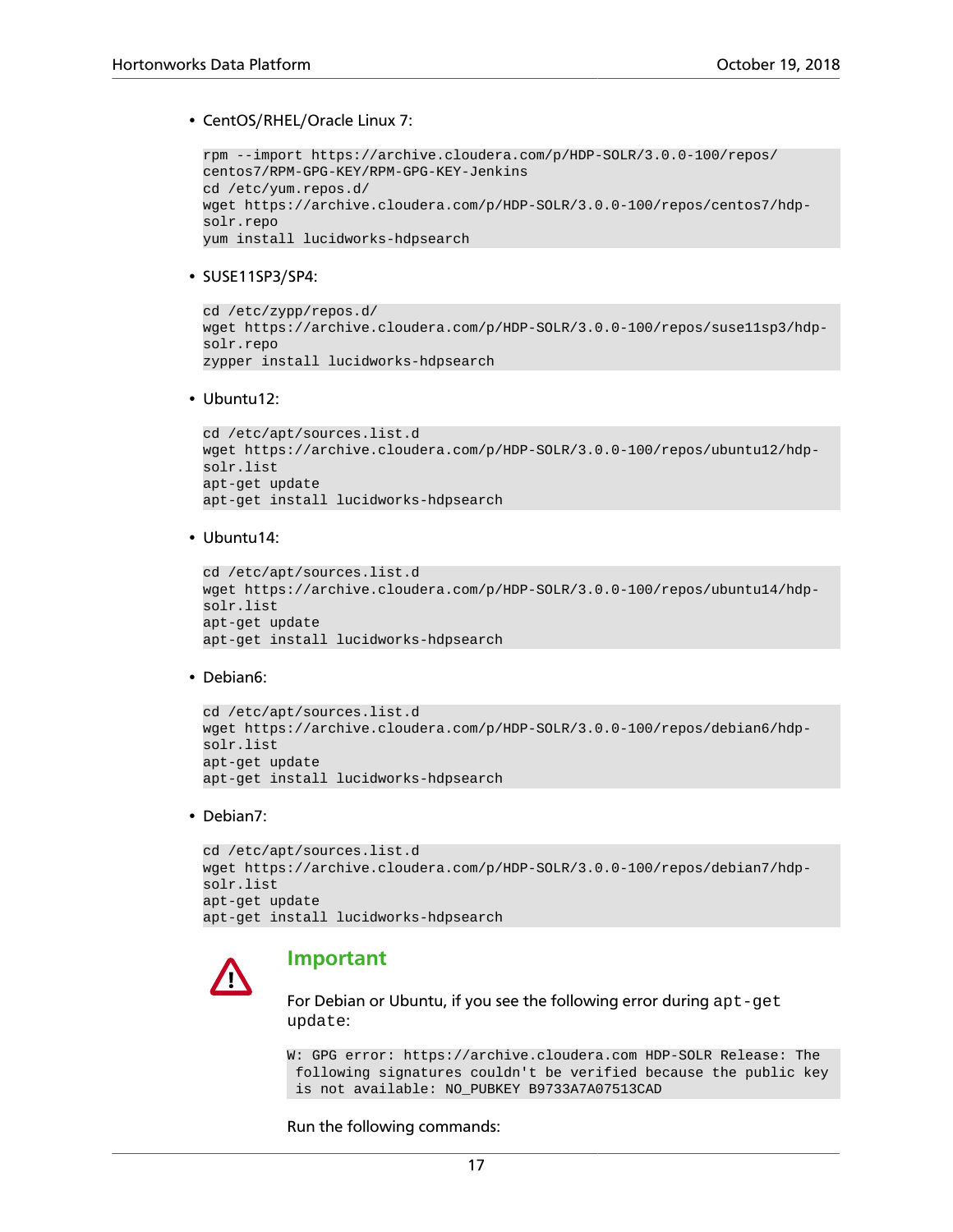apt-key adv --keyserver keyserver.ubuntu.com --recv-keys B9733A7A07513CAD apt-get update